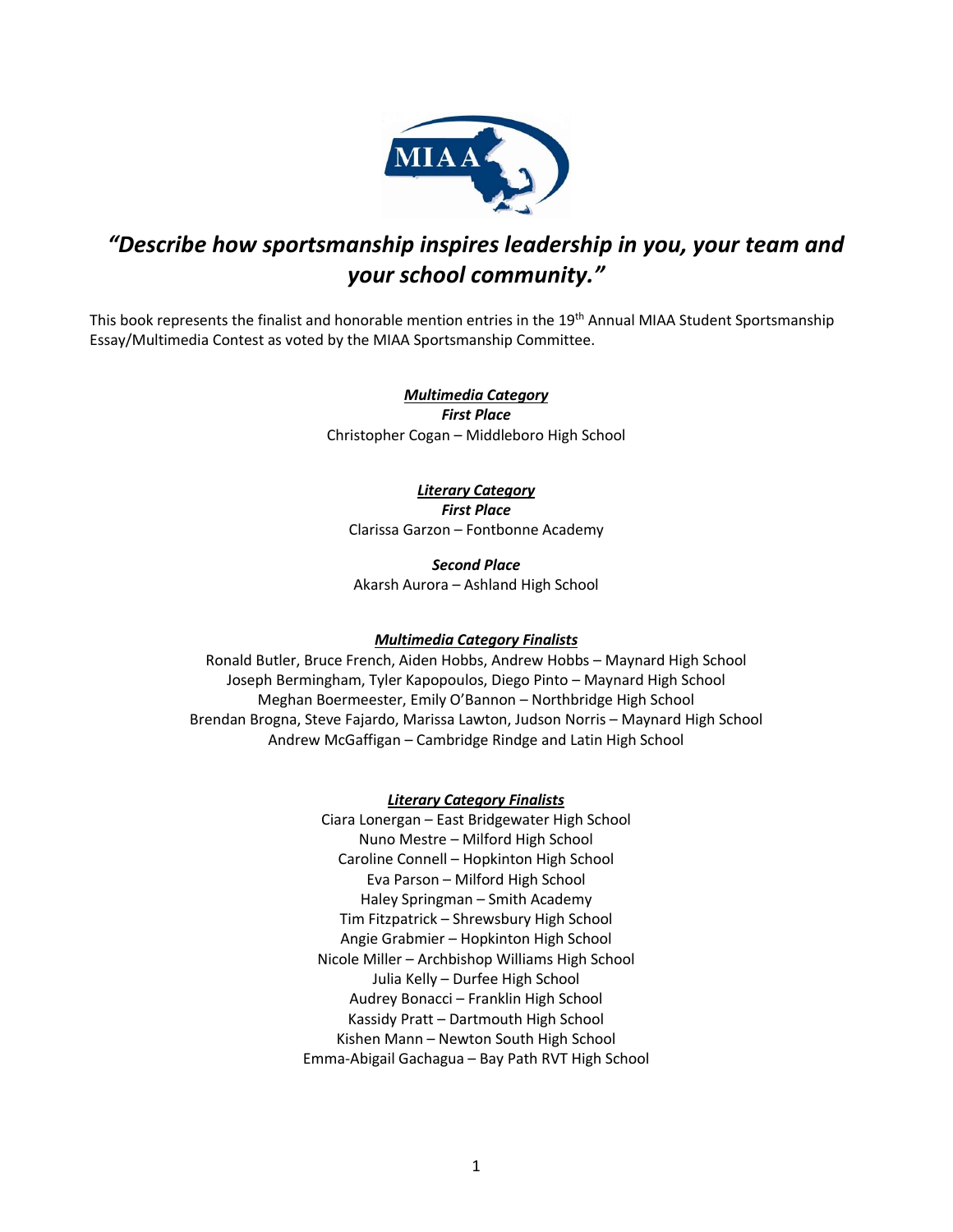## **TABLE OF CONTENTS**

| <b>Title/Author/School</b>                                                                   | <b>Page Number</b> |
|----------------------------------------------------------------------------------------------|--------------------|
| 19th Annual Student Sportsmanship Essay<br>Clarissa Garzon - Fontbonne Academy               | 4                  |
| Sportsmanship and Leadership<br>Akarsh Aurora - Ashland High School                          | 5                  |
| Small Town Sportsmanship<br>Ciara Lonergan - East Bridgewater High School                    | 6                  |
| Sportsmanship Creates Leaders<br>Nuno Mestre - Milford High School                           | 7                  |
| What Sportsmanship Means to Me<br>Caroline Connell - Hopkinton High School                   | 8                  |
| Leadership Through Sportsmanship<br>Eva Parson - Milford High School                         | 9                  |
| Sportsmanship Essay<br>Haley Springman - Smith Academy                                       | 10                 |
| <b>Unified Track</b><br>Tim Fitzpatrick - Shrewsbury High School                             | 11                 |
| Sportsmanship Inspires Leadership<br>Angie Grabmeier - Hopkinton High School                 | 12                 |
| 19th Annual Student Sportsmanship Essay<br>Nicole Miller - Archbishop Williams High School   | 13                 |
| 19th Annual Student Sportsmanship Essay<br>Julia Kelly - Durfee High School                  | 14                 |
| A Unifying Characteristic<br>Audrey Bonacci - Franklin High School                           | 15                 |
| 19 <sup>th</sup> Annual Student Sportsmanship Essay<br>Kassidy Pratt - Dartmouth High School | 16                 |
| Sportsmanship Question<br>Kishen Mann - Newton South High School                             | 17                 |
| Sportsmanship Essay<br>Emma-Abigail Gachagua - Bay Path RVT High School                      | 18                 |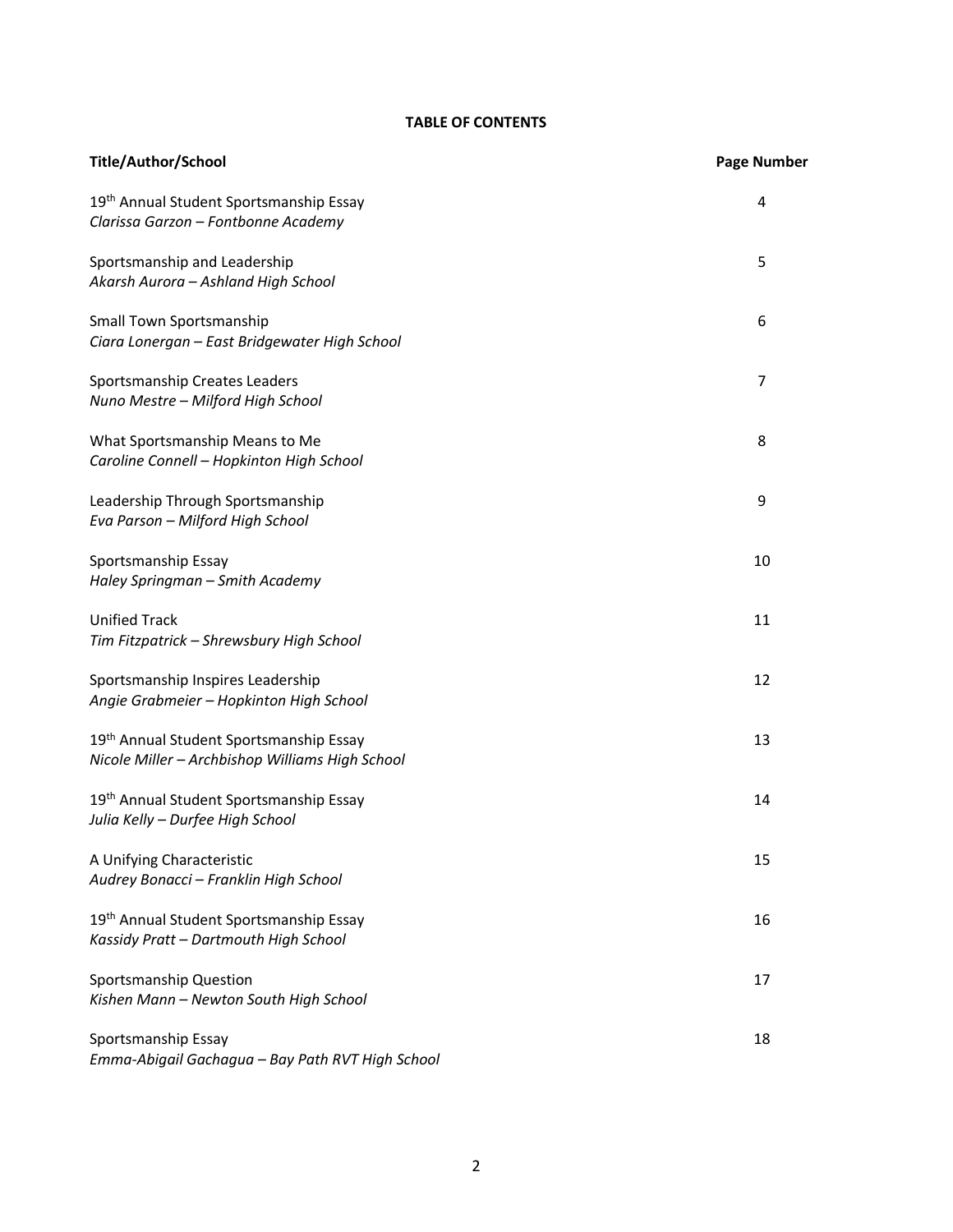| Sportsmanship Essay<br>Christian Iacoviello - St. Mary's High School - Lynn       | 19 |
|-----------------------------------------------------------------------------------|----|
| 19th Annual Student Sportsmanship Essay<br>Bridget Parsons - Notre Dame Academy   | 20 |
| Smile in the Face of Adversity<br>Lindsay Marjanski - South Hadley High School    | 21 |
| 19th Annual Student Sportsmanship Essay<br>Brigid Bonner - Scituate High School   | 22 |
| How Sportsmanship Becomes Leadership<br>Kathryn Blake - Medfield High School      | 23 |
| Not Only the Spotlight Shines<br>Isabella Nevard - Leominster High School         | 24 |
| Sportsmanship<br>Keene Jeffress - Smith Academy                                   | 25 |
| Sportsmanship Essay<br>Story Goldman - Smith Academy                              | 26 |
| MIAA Sportsmanship Essay<br>Timothy Ryan Gerrish - Southwick Regional School      | 27 |
| 19th Annual Student Sportsmanship Essay<br>Erielle Amboy - Abington High School   | 28 |
| Leadership is Everywhere<br>Bridgette Martin - Belmont High School                | 29 |
| 19th Annual Student Sportsmanship Essay<br>Kyle Lancaster - Dartmouth High School | 30 |
| MIAA Student Sportsmanship Essay/Multimedia<br><b>Contest History</b>             | 31 |
| Acknowledgements                                                                  | 32 |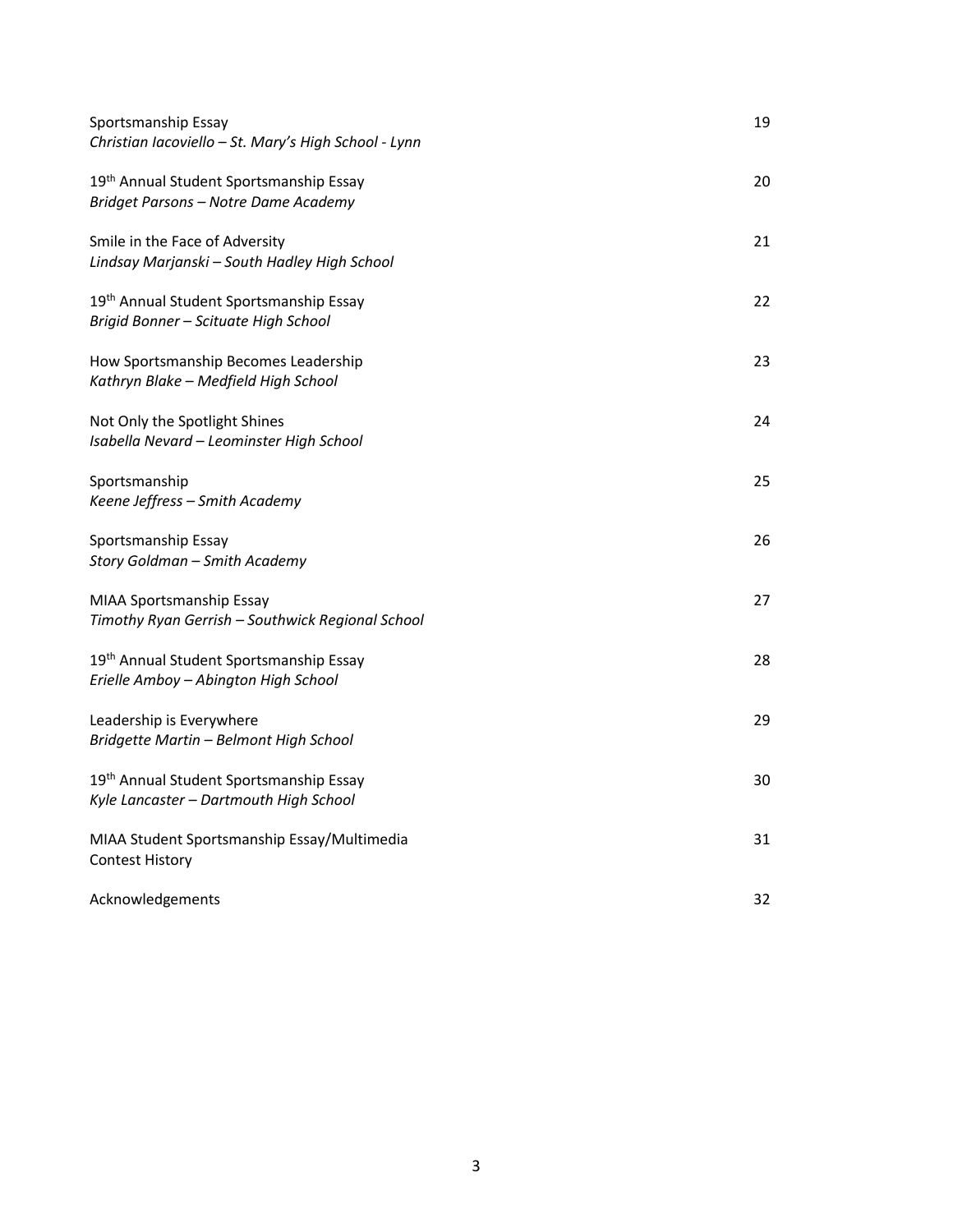#### \*\*\*\*FIRST PLACE\*\*\*\*

## 19<sup>th</sup> Annual Student Sportsmanship Essay *Clarissa Garzon Fontbonne Academy*

The Merriman-Webster dictionary defines sportsmanship as conduct (such as fairness, respect for one's opponent, and graciousness in winning or losing) becoming to one participating in a sport. I believe that it boils down to one word: respect. Sportsmanship is how one acts, not just how they carry themselves, but how they respect others. By playing with sportsmanship, you not only perform at your best, but you display leadership through your example. I have learned this in my play and now as a leader. Sportsmanship gives you the ability to act selflessly and this translates into your performance, and also your interactions with others in the hallways, in the classroom, and in your community.

For the longest time, I equated athletics with competition. At a young age, I remember wanting to play well and win; those were my two sole goals. However, through experience, I realized that athletics was not just about competition, but it was about the community and solidarity that is formed between you, your teammates, your coaches, and everyone involved in the sport. When I realized this, I prided myself on being the player with the best attitude and conduct. I respected the refs and my opponents. I pulled my opponents up. I firmly believe that my ability to display sportsmanship has allowed me to become a leader. It truly inspired me to want to be a leader. I wanted everyone to realize the importance of fairness and respect. Once I realized this, I intentionally, and in some ways unintentionally, began to promote it in my team and even my school community. And, I was encouraged when I saw that my teammates, in turn, began to value sportsmanship just as much as I did. Players that once were upset by referee's calls were now the ones that calmed down another player. Players that once let themselves fell into tensions with opposing players were the ones that helped opponents up. They became leaders because they did what was not easy and inspired others to do the same. This leadership not only translated into their actions on the court, but into our school community as well. I noticed these same players helping a freshman adjust to high school or help someone talk to a teacher respectfully.

Our team culture has always been based around hard work and, more importantly, respect. This fundamental value is what truly represents sportsmanship. I and my teammates play with respect, and this not only inspires us to be leaders on the court but in our communities as well. We want to be the students that act respectfully in the classroom. Our actions reflect our values, and these values hopefully inspire our community to act the same way.

Sportsmanship is defined by respect. It not only inspires me to be a leader, but it inspires my teammates and my community to live with that value, and that is what sportsmanship is really about: acting with respect and inspiring others to do the same.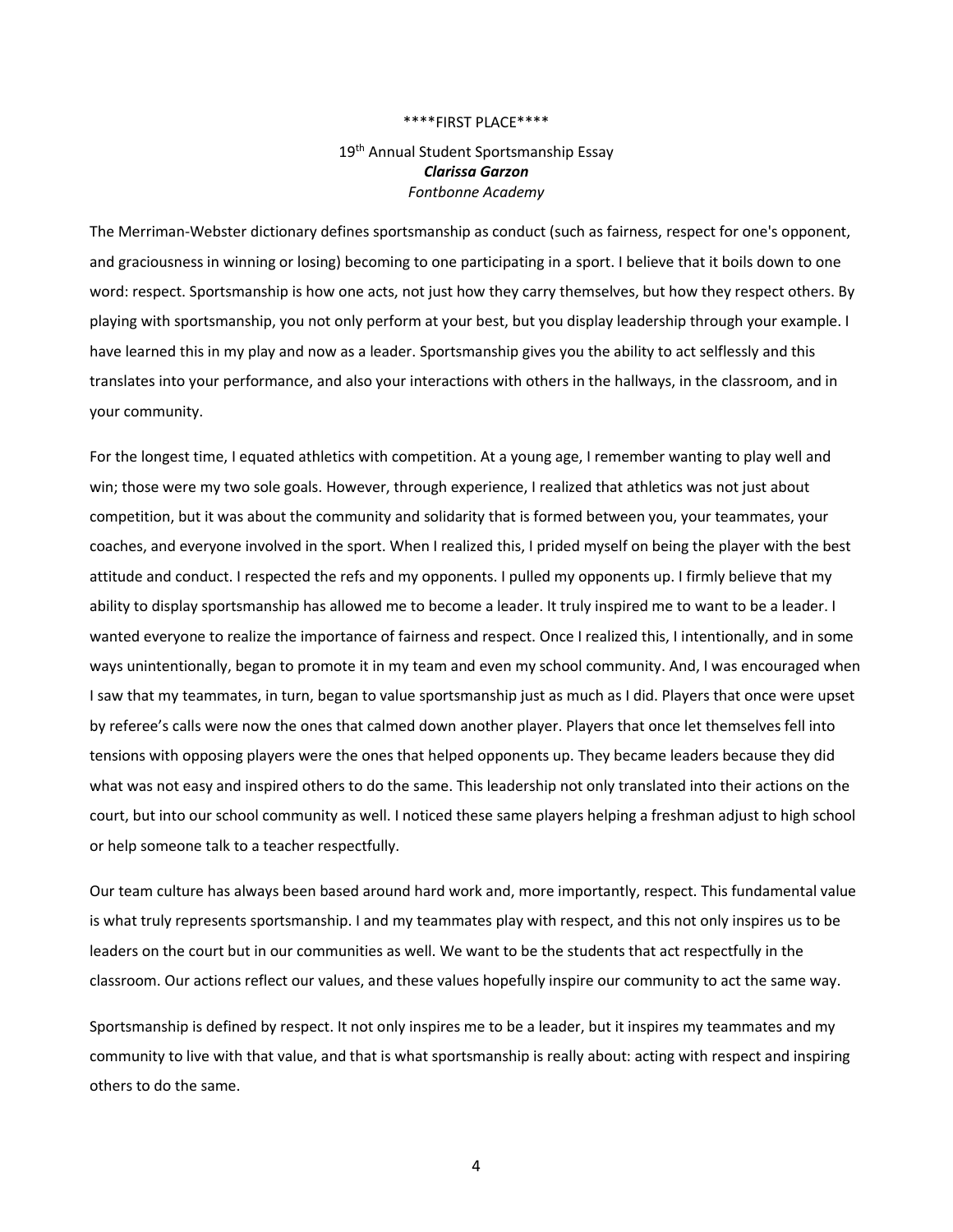### \*\*\*\*SECOND PLACE\*\*\*\*

Sportsmanship and Leadership *Akarsh Aurora Ashland High School*

Acclaimed writer, William Arthur Ward wrote, *"Leadership is based on inspiration, not domination; on cooperation, not intimidation*." In my mind, Ward's interpretation of leadership is analogous to the definition of sportsmanship. The idea of "*inspiration, not domination*" conveys that a leader motivates his peers to be the best they can be. Likewise, a player who embodies sportsmanship guides the team to its greatest potential through actions that show integrity in the game and empathy for all its participants. I attempt to exhibit this same ethos of the game when I am playing with my team or taking part in my school community.

As a devoted player on the basketball team, I understand that a team's foundation is built around "*cooperation, not intimidation.*" Being on a team is a privilege but it is also a duty. To fulfill my duty, I strive to motivate my teammates and raise them to the ultimate in sport. However, achieving this is not solely about victory, it is also about modelling sportsmanship. The moral imperative of sportsmanship requires that a team wins with humility but more importantly, loses with dignity. Good sportsmanship relates how a team should not rely on lowering selfesteem through intimidation but rather a mutual fellowship for opponents and teammates alike. In my perspective, this means helping up an opposing player that has been injured, sprinting on and off the court, and interacting graciously with game officials. Knowing my team's commitment to these virtues, I can proudly say that the Ashland High School teams vie to treat competition with the utmost respect and fairness. My team's underlying goal is to actively communicate the ethics of how the game should be played. Similarly, leadership within my school community also reflects the values of sportsmanship. For example, the Model United Nations club, which seeks to debate worldly issues and find viable solutions. Membership in this club requires delegates to maintain poise and a diplomatic demeanor even when arguments get heated. Although all of the participants represent distinct, competing political entities, we must effectively cooperate to find a working resolution by virtue of cordial communication. Members of the Model United Nations club serve as leaders displaying true sportsmanship, inspiring the whole community to mirror the school's core values of respect and responsibility. This is proof that sportsmanship goes beyond the game and that it applies to every aspect of life.

The infectious nature of sportsmanship gives it the ability to resonate throughout any community, regardless of its size. Leadership and sportsmanship go hand in hand because leaders are the ones who initiate this chain reaction by demonstrating integrity, humility, dignity, and empathy in their conduct. True sportsmanship is about leading by example and putting the players above the outcome of the game, it is about being the best version of yourself but also improving those around you by raising the standards of play.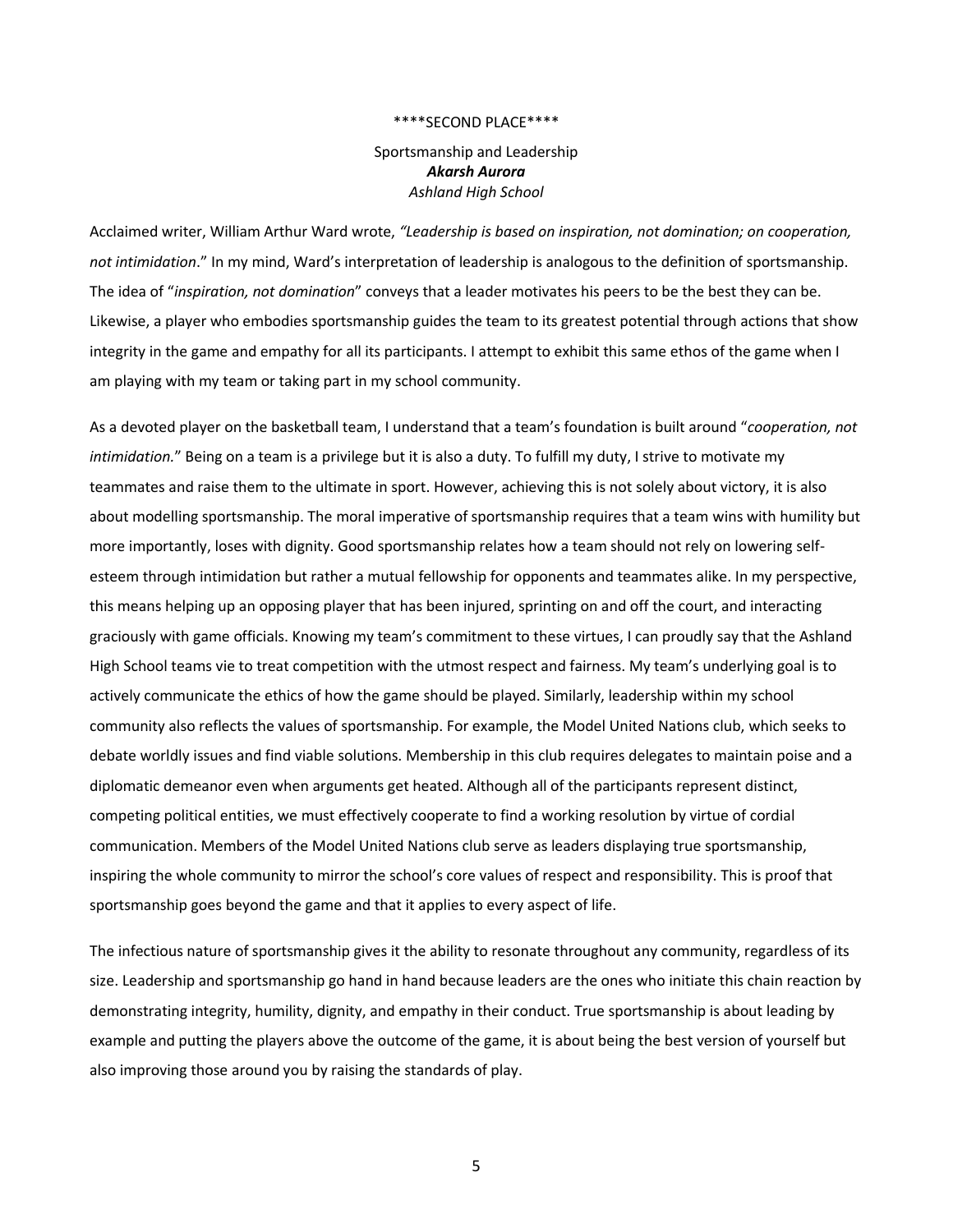Small Town Sportsmanship *Ciara Lonergan East Bridgewater High School*

Growing up in East Bridgewater, I have to admit there's not a lot to do. We have hidden gems like any small town, like our Movie Theater and Johnny Mac's, our prized Italian restaurant, but the epicenter of East Bridgewater's spirit is around our sports teams. Like any high school in America, East Bridgewater Junior/Senior High School treasures its sports teams due to the level of sportsmanship our student athletes possess. Student athletes use the leadership skills their sport provides them with to pursue greatness inside and outside of athletics. Sportsmanship and leadership play major roles in developing a student athlete's ability to not only be a conscientious student and a skilled player, but also to help build even the smallest of towns.

It's my personal experience that allows me to confidently say that leadership and sportsmanship go hand in hand. My tennis team inspires me throughout every practice, every match, and every team bonding night to get better. I'm lucky to play with the most amazing people in my school, and I feel like it's my job to make them proud on and off the tennis court. I have made it my responsibility, as a result of the lessons tennis has taught me, to be a good representative of my team. That's what sportsmanship means to me, and I hope to be a leader in helping others realize that, at the end of the day, it does not matter how well you play but rather how you respect the game. East Bridgewater tennis is already a leader in sportsmanship, having won the league's sportsmanship award for three years in a row, and that makes us leaders within our community.

One particular program that helps student athletes demonstrate and grow the leadership skills they learn in our community is the East Bridgewater Sports Parents. They're the strongest force behind getting EBJSHS athletes what they need to thrive. Whether it be equipment, uniforms, or increased funding, they're on it. Not only do the Sports Parents help student athletes on the field, they help us off the field, too. In exchange for scholarship eligibility, the Sports Parents provide volunteer opportunities for student athletes in town events. Take our annual Whiffle Ball Tournament, for example. The Sports Parents help student athletes hone in on their leadership abilities by giving them various positions in running the Tournament, providing them with the opportunity to become role models for younger athletes. Many movies portray student athletes as brainless jocks, but the Sports Parents look beyond that and see that we are, in fact, future leaders in the making.

The sportsmanship and leadership of EBJSHS student athletes makes East Bridgewater's pocket of Massachusetts so unique. We're prideful of our small town, using our sportsmanship to prove our strength on the field and leadership to prove our heart off the field. Sportsmanship provides the fundamentals in building leaders, and East Bridgewater is taking this fact in stride to better our community.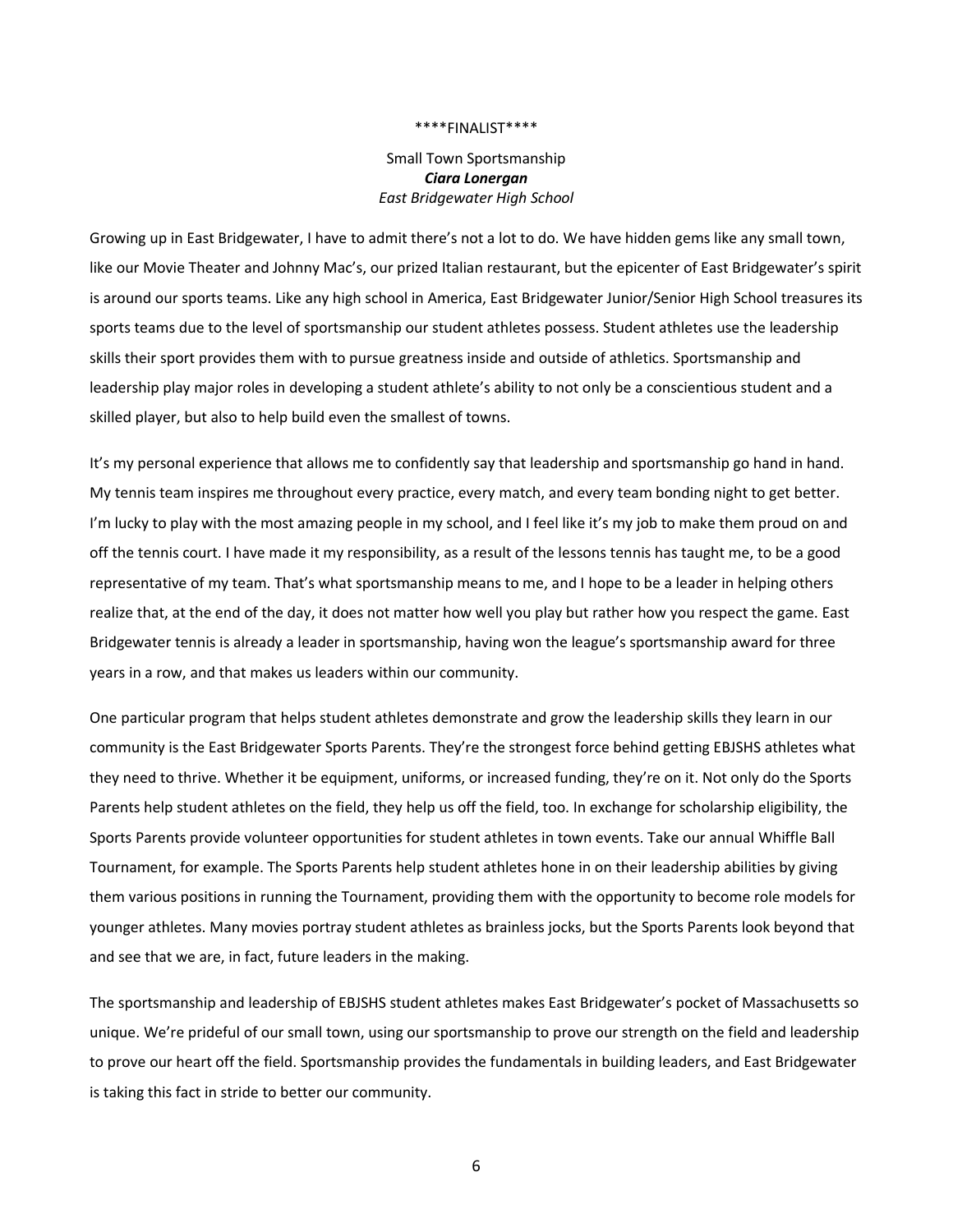## Sportsmanship Creates Leaders *Nuno Mestre Milford High School*

For so many years, sportsmanship to me simply meant a small act like picking up an opponent up when they got fouled, keeping my teammates happy, and shaking hands at the end of the game. However, in recent years it has proven to mean so much more. While sportsmanship is an essential part of building teamwork, respect, and character as a team, it is important to understand the effects it has on individuals, teams, and communities. Sportsmanship inspires leadership by encouraging communities to accept new members creating the atmosphere of one giant community.

An act of sportsmanship by an individual can be all it takes to inspire the whole team. The decision to include the new kid in a drill at practice, talk to the freshmen, or become friends with the shy kid on the team could drive the rest of the team to do the same. When more people begin to show acts of sportsmanship it becomes a trend. So, more and more athletes will begin to show sportsmanship to their teammates and other teams to fit in. While doing this, they will become a leader themselves and create a positive atmosphere in all athletic competitions. As a result, one simple action by a leader on the team could create the movement to include everyone and build a sense of community on the team.

When a whole team decides to carry out acts of sportsmanship, it will help focus a community's values on providing a fair and honest environment in which all teams compete, while maintaining an equal respect for all participants. In high school, athletics are effective in bringing a community together. For instance, one way my high school shows sportsmanship to bring the community together is by including special needs students and English learners in athletics. Our school takes pride in this, and our Special Olympics team has won national awards and felt a sense of pride to wear a jersey. Similarly, English learners and immigrants were given an opportunity to play sports, despite their lack of English skills, and even helped our soccer team win a league title, something we had failed to do in 20 years. Thus, the decision to lead by example as a team and community to show acts sportsmanship allow more people to be involved, connected, and win games.

As shown, sportsmanship is much more than just going above the game you are playing and giving all players equal respect. Sportsmanship also means inspiring others to build character and treat teammates and opposition with equal respect. By showing acts of sportsmanship, you are a leader by including others who are at a disadvantage, having a mutual respect for all athletes, and helping create a community that values the importance of fairness, honesty, and equality on and off the field.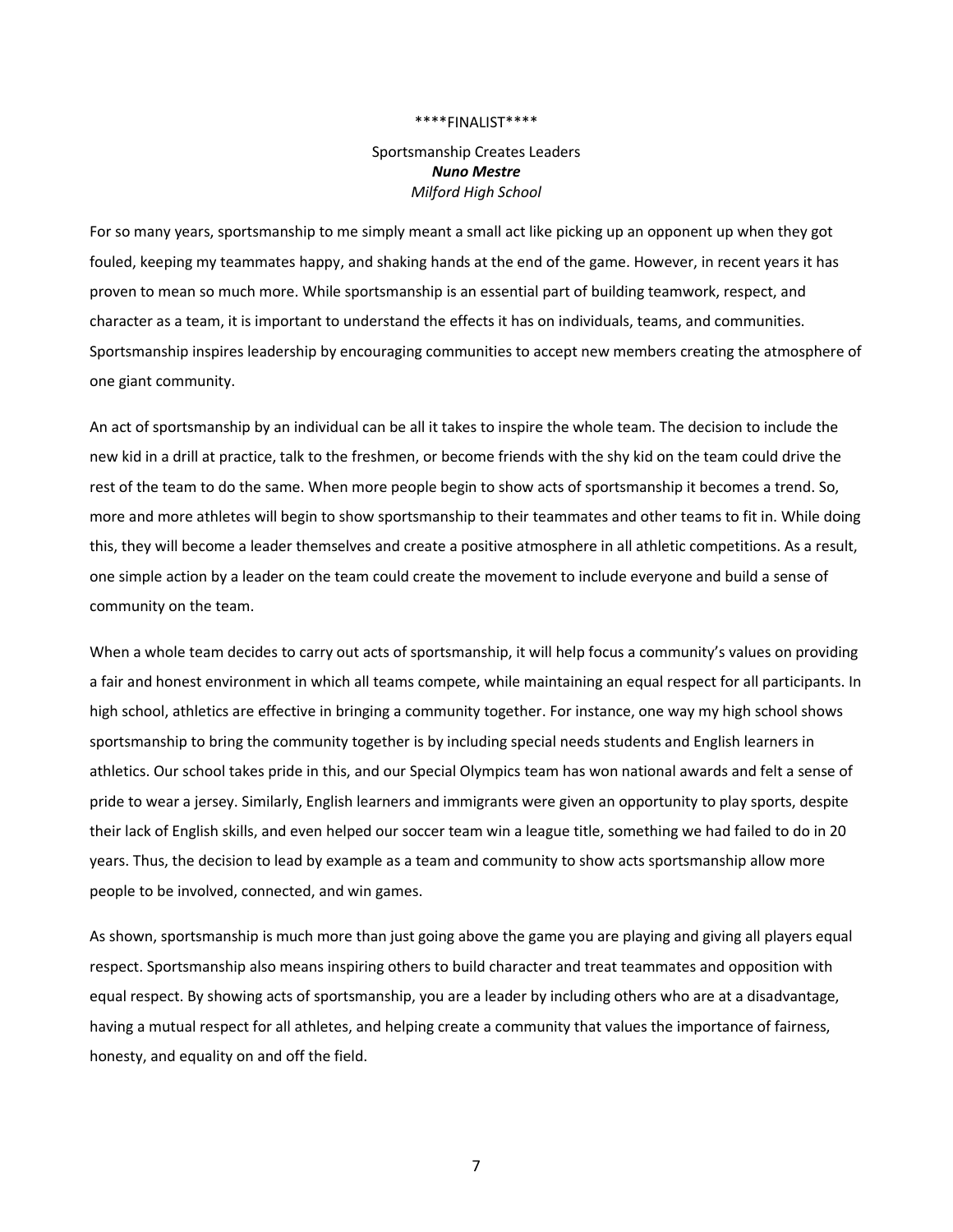## What Sportsmanship Means to Me *Caroline Connell Hopkinton High School*

Throughout my life, having important mentors and role models has shaped me into the person that I am today. Each leader I come across leads in their own unique way while still incorporating traits great leaders share. Many of these impactful leaders incorporate traits such as passion, accountability, communication, and the list goes on. However, one trait that gets overshadowed as one of the fundamental pillars of a good leader is sportsmanship. Sportsmanship is defined as fair and generous behavior towards someone, especially throughout sports. I believe this is an integral quality to have in order to be an impactful and inspiring leader. During my freshman year of high school, our varsity basketball team was blessed with two outstanding captains. I will never forget their actions and how they led by example by their understated respect for our team, our school and our community as they led us to the state championship. After each major win, we held our heads high and did not act as if we had won the Super bowl. Although we didn't know exactly what the other team was feeling at that moment, having sportsmanship was instrumental in the way that our team displayed respect and empathy toward our competitors. It is important to me that leadership encompasses other areas in my school life and reflects who I am. I value sportsmanship because it is crucial that you are not just representing yourself when you play, but that you represent your entire community and everything it stands for. We strive to win from as early as I can remember and I believe sportsmanship should be instilled within all of us at a very young age much like competitiveness and the will to win. Sportsmanship is not just acting like the bigger person, but conducting oneself with honor, discipline, character, inclusion, and empathy.

Last spring being involved in Unified Track allowed me to gain a whole new perspective towards sportsmanship. Unified Sports are an inclusive program that unites Special Olympic athletes and their buddies who are their teammates. The Unified track team was a completely different dynamic and it allowed me to step back from the intense competitiveness I am used to. Students from our community were invited to make a long tunnel in order to cheer on our team and the opposing team. The tunnel reflected our ability to show sportsmanship because this exemplified our inclusive and positive attitudes towards both teams. Our team was even honored with the Sportsmanship award at the end of the season which was rewarding considering that this was a goal of ours! The unified program is built on the foundation of sportsmanship and there cannot be a stronger message to promote. Overall, if you can take one thing away from this essay, remember that actions always speak louder than words and it is your behavior on the court, field, etc. that define who you are as a player, person, student, and community member.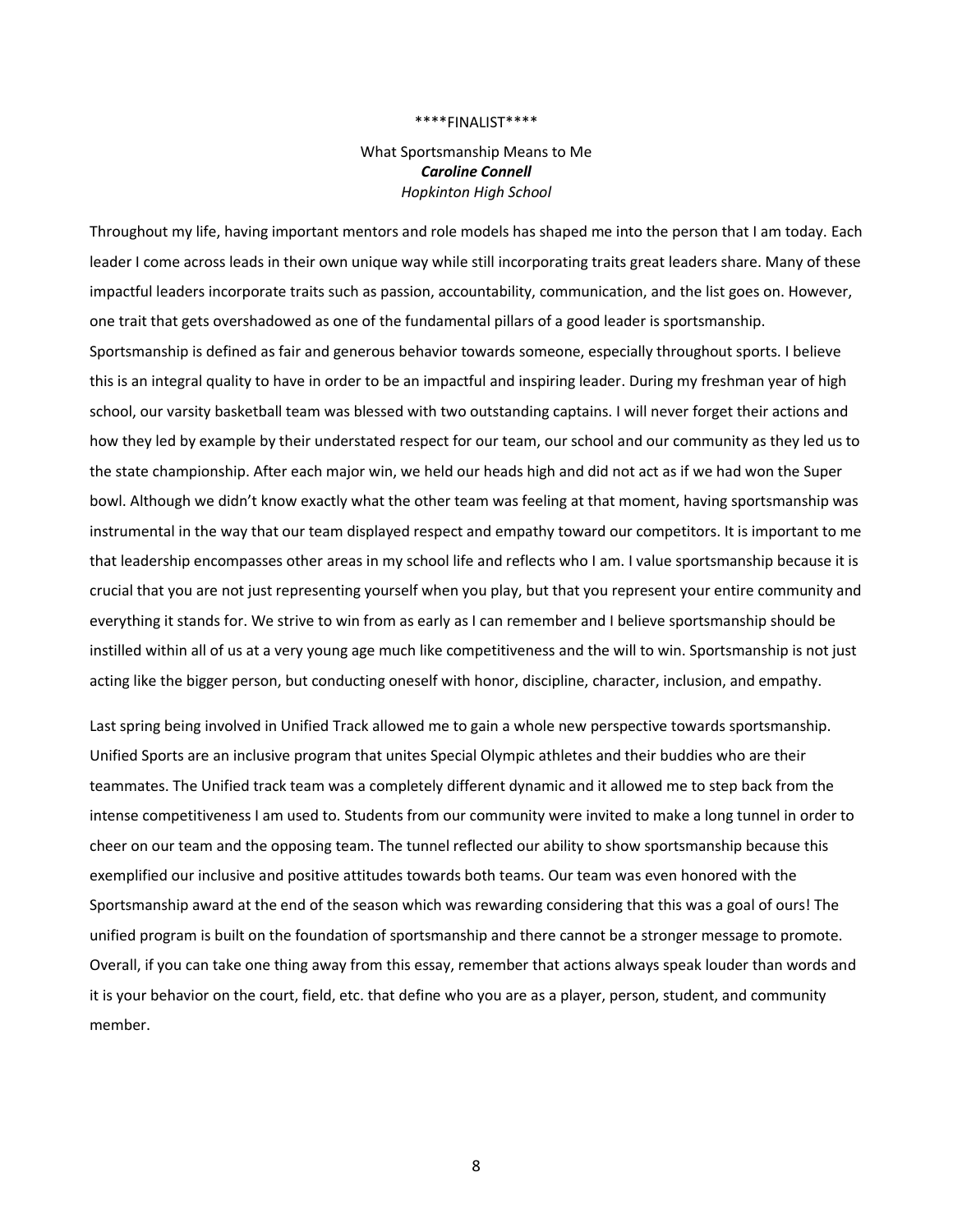## Leadership through Sportsmanship *Eva Parson Milford High School*

There is a banner hanging in the gym of Milford High School that reads "Welcome to Milford High School, where sportsmanship is an expectation, so please let the players play, let the coaches coach, let the officials officiate and let the spectators be positive." I don't know exactly who wrote that quote, or who hung the banner, but that message alone has changed the way I act as a leader. Every time I step foot in that gym, I glance at the banner, hung high on the wall for everyone to see, and think about how I represent my town and how I present myself. I have always liked that quote, as it defines sportsmanship for every person at a sporting event.

Sportsmanship is not only an individual effort, but it is the united effort between coaches, players, and spectators that can make athletics so influential in their communities. As a three sport athlete, I see proper sportsmanship appear in many different places like the volleyball court, the swimming pool, and the lacrosse field. I feel that my leadership skills have been influenced by moments I've had during each sport. In some sports, some moments have been more profound, while others are smaller or have taken place over time. For example, this past volleyball season, our team travelled to a nearby town for a non- league matchup. The other team was hosting their homecoming game, and therefore they had many fans in the bleachers. The gym we played in did not have enough space for all of their fans, which meant the fans were practically standing on the court. Throughout the match, their fans shouted discouraging statements at us and laughed at our mistakes. After we had lost the game in three sets, the fans rushed onto the court before we had even walked away. This game was an eye opening experience for me, and made me realize how I was never going to act if I was watching a game. These fans did not uphold their town's high expectations, and they did not conduct themselves as role models. From this, I have become consciously aware of how I act while at other games and my own games, making sure to lead by example. I have learned to model positive sportsmanship while teaching my newest teammates to act with poise and respect. As an upperclassman, I am aware that our younger athletes are always watching what I do, and I want to show them that sportsmanship starts long before they even step foot on the court or the field.

As I continue the rest of my athletic career in high school, I realize that I must continue to be a leader for all. I know that with experience comes great responsibility, and with responsibility comes a duty to teach the future of Milford High School athletics what it means to be a leader.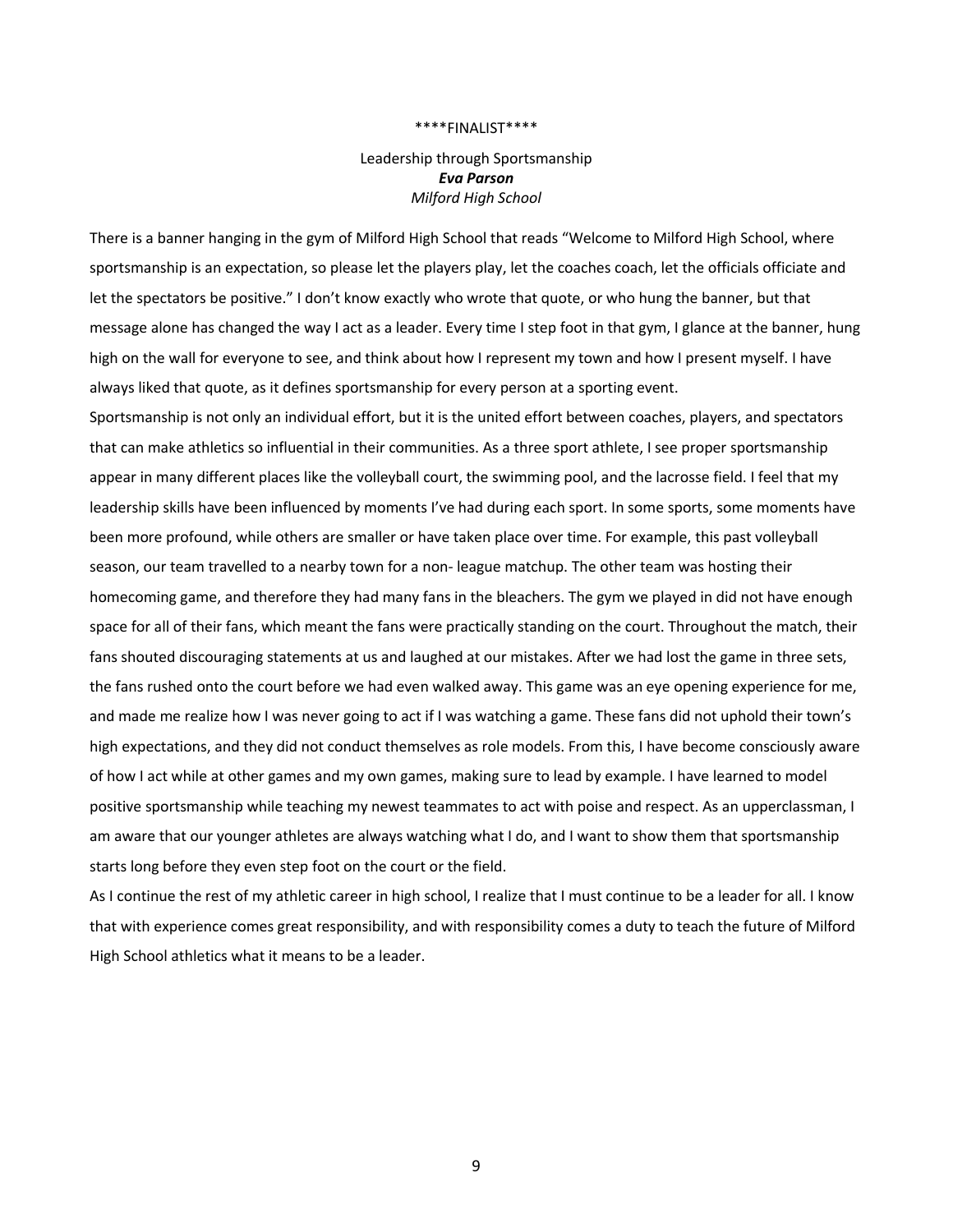Sportsmanship Essay *Haley Springman Smith Academy*

There is one thing that you don't see enough of in life. You may think that I'm talking about a number of different things, ranging between health, and even fantasy. However, I'm talking about sportsmanship. You may not see it now, but sportsmanship can be one of the most inspiring and influential things in life. You also may not realize that you see and are inspired by it every day. It could be from a sports team that you play on, or even at your workplace. Moreover, it has many different jobs, and can inspire in so many different ways. This includes inspiring leadership. This could range from the captain of a sports team, to the boss of your business, but in every way, sportsmanship does inspire leadership.

The majority of my schools community is greatly inspired by sportsmanship. I find that the people who act in a manner of good sportsmanship, tend to be more involved as a leader in the school. This can range from a class president, or even the principal. Almost every day after a school sports game, if our principal was there, he'll complement one of the players on something about the game. Even if he can't make it, he'll ask how the game went, and how both you and the team played as a whole. This shows good sportsmanship, and how having this attitude makes him more respected as a leader.

Secondly, take my sports team for example, you can see the way sportsmanship has affected them. They see people who represent good sportsmanship, who may be upperclassmen, or individuals on opposing teams. This includes clapping as an injured player walks off the field, and being respectful no matter the circumstance. I watch as my team sees this on their own, and aims to be seen at that high standard, while acting with respect. They strive to be like them, to become leaders, and to become inspirations themselves.

Lastly, there's me, an individual who sees the effects of sportsmanship in their everyday life. I see them in me. Whenever I find myself, or any other person being a good sport, I ask myself how I can be more like that every day. My goal is to one day be that person who earns the ability to positively influence their peers. In my opinion, a leader is someone you trust who improves and develops every day. I make every effort to be a person that people can trust, and someone that they can learn from how sportsmanship and leadership can be such an important effect on people, regardless of age, community, or lifestyle.

People can have different opinions on anything and everything in life. But this takes no feat to recognize. There are so many examples, and stories that can prove the importance of sportsmanship, and how it brings leadership into lives. No matter where an individual finds the leadership, and strong inspirational person in their life, the effect should be the same.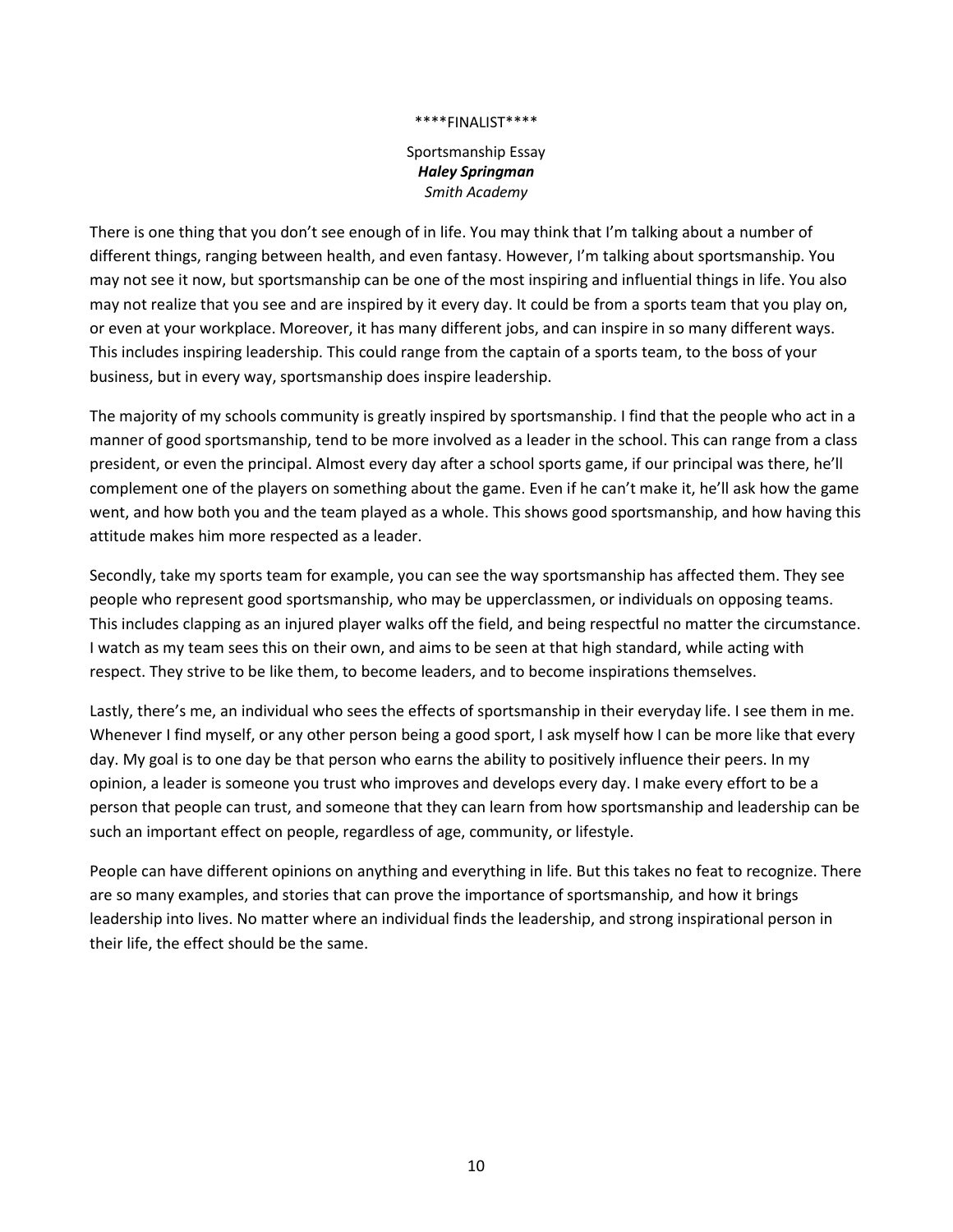## Unified Track *Tim Fitzpatrick Shrewsbury High School*

Although Track and Field is one of the most competitive sports that requires extreme strength and speed, it was not the sport that I was drawn to. For me, the sport that seemed to call my name was Unified Track and Field, an athletic program where special education students compete with partners from their school in both track and field events. Through this program, the experiences I have had, the lessons I have learned, and the bonds I have made with these athletes are invaluable. I never showed up to a practice or to a meet worried about the results of my events; I just always looked forward to helping all my teammates compete and to strengthening my personal bonds with the athletes. Throughout my experiences in the program, the concept of unified sports is exactly what sportsmanship is all about.

One of the most influential experiences I had was my friendship with Rahul. After being partnered with him at the first practice, the connection we had was instantaneous. Rahul has Autism and in addition he suffers from severe allergies to bees as well as specific foods. Ironically, his favorite pastime is to watch the Food Network, especially his favorite host, Guy Fieri. Although Rahul showed up every day just to compete and have fun with his peers and competitors, he unknowingly taught me some of the most valuable lessons about how sportsmanship inspires leadership in the process. Rahul made me understand how to work with people who don't think the same way that I do, and that showing up with a positive attitude and determination are some of the best leadership qualities out there. I can recall a time during the state meet for unified track when Rahul wasn't feeling a hundred percent and was struggling to have a good time. Even with these complications, Rahul kept up his positive attitude and remained with the team, even though his parents kept offering to take him home. In this moment, Rahul displayed the best type of leadership there is and I try to lead the same way he did that day. By staying and keeping up his good sportsmanship, he set a perfect example of how a leader can inspire a whole entire team. Without help from Rahul, leading the Shrewsbury High School Unified Track team to be state semi-finalists would not have been possible. Being friends with Rahul has made me aware of the importance of kindness, patience and understanding, which go into sportsmanship. After two years of Unified Track, I have developed a genuine appreciation for those who are different than me, and I realize that everyone learns at his own pace and uses an individual style. Even though my future success in the business world will be because of my hard work and determination, it will also be motivated by people like Rahul who make me understand and appreciate the importance of sportsmanship and leadership.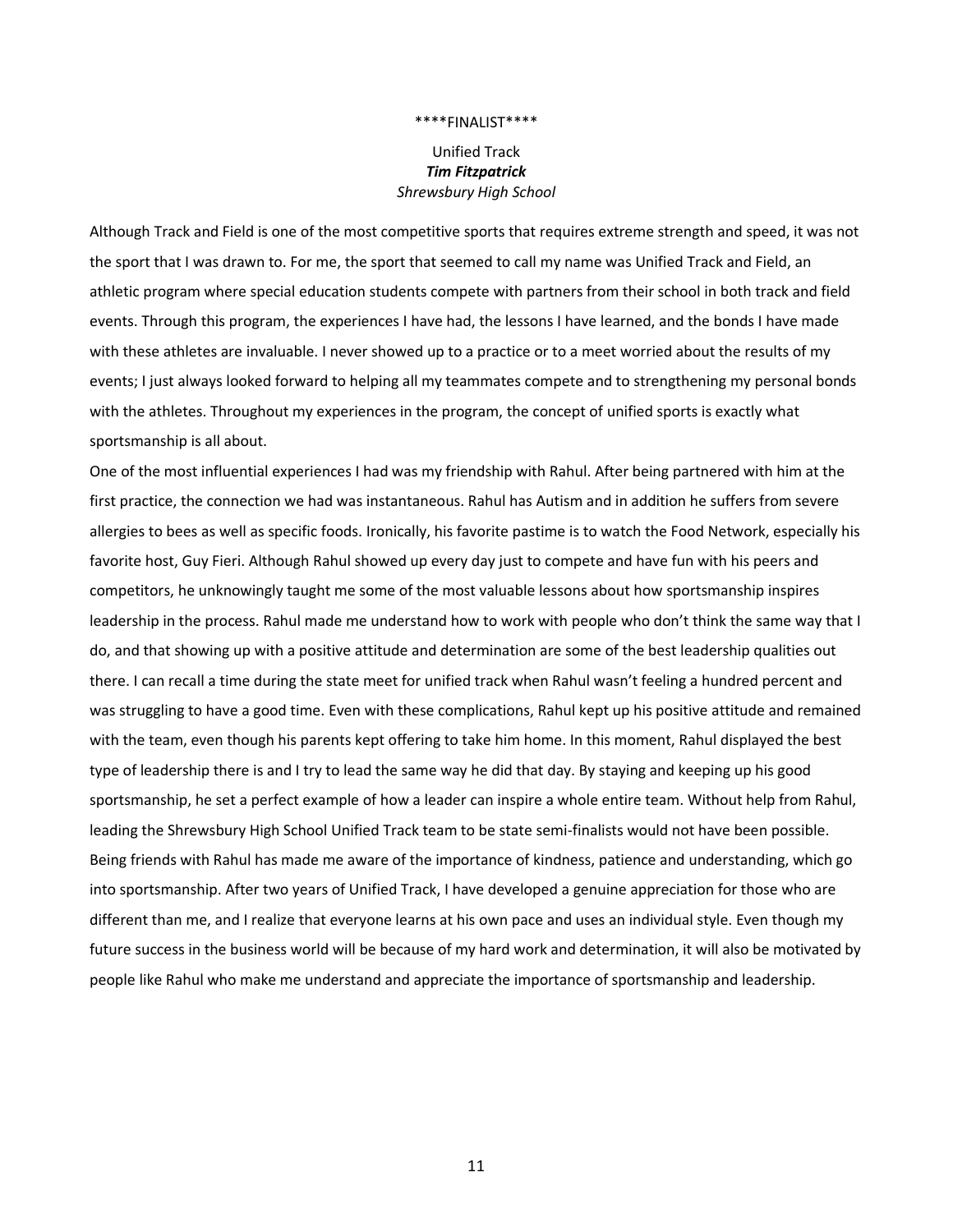## Sportsmanship Inspires Leadership *Angie Grabmeier Hopkinton High School*

My club volleyball team looked at me confused as I told them I looked the opposing team in the eye when saying "good game" after a win or a loss. This interaction has stuck with me for quite some time, and honestly, I am confused as to how they can go through the line of athletes and not look them in the eye.

Ever since I was little, sportsmanship has been heavily preached to me whether being "modest in victory" or "gracious in defeat". Coach says this to us after every game and although it may not resonate with my teammates after tough matches, I always try to demonstrate these characteristics. Being modest, gracious, or even looking someone in the eyes, shows that I truly mean "good game" when I say it.

I often try to use my influence through sportsmanship to show younger players on my team that it is okay to praise the other team rather than having negative thoughts about them after a loss. I show them that sometimes we need to move on and use that frustration to work harder next time rather than demonstrate it in the moment.

Displaying sportsmanship has not always been easy for me. I always knew that I wanted to be a leader but first I had to evaluate how I could do that. I learned that a leader must be inclusive, hardworking, passionate, and most importantly, a leader must demonstrate good sportsmanship. Over the years, I have looked up to leaders on my teams, some Captains and some not, and I have been able to learn from all how to express good sportsmanship. That ultimately has made me the leader I am today.

Once you are able to demonstrate good sportsmanship as a leader, people will look up to you and follow your example. People (peers, teammates, younger players and community members) are always watching the good and bad so I know I need to not only show good sportsmanship but teach others how to be good sports as well. Teach people to smile when introducing themselves to the other team and to say good luck with sincerity. Soon enough, the whole team is able to demonstrate good sportsmanship.

It's difficult to be the first one to change, but once you do it, others are more willing to follow. It is also noticeable when a whole team has good sportsmanship. It is no longer one leader, but a team full of leaders. As a member of our school community or any other, it is inspiring to see this. Fans notice the success of the team, and want to bring that to their team, club, or any other group, allowing the players to be the leaders that they truly strive to be.

Sportsmanship can be displayed in a variety of ways but for starters, look the opposing team in the eye when shaking hands, smile, say "good game" and show them that you are a sincere leader.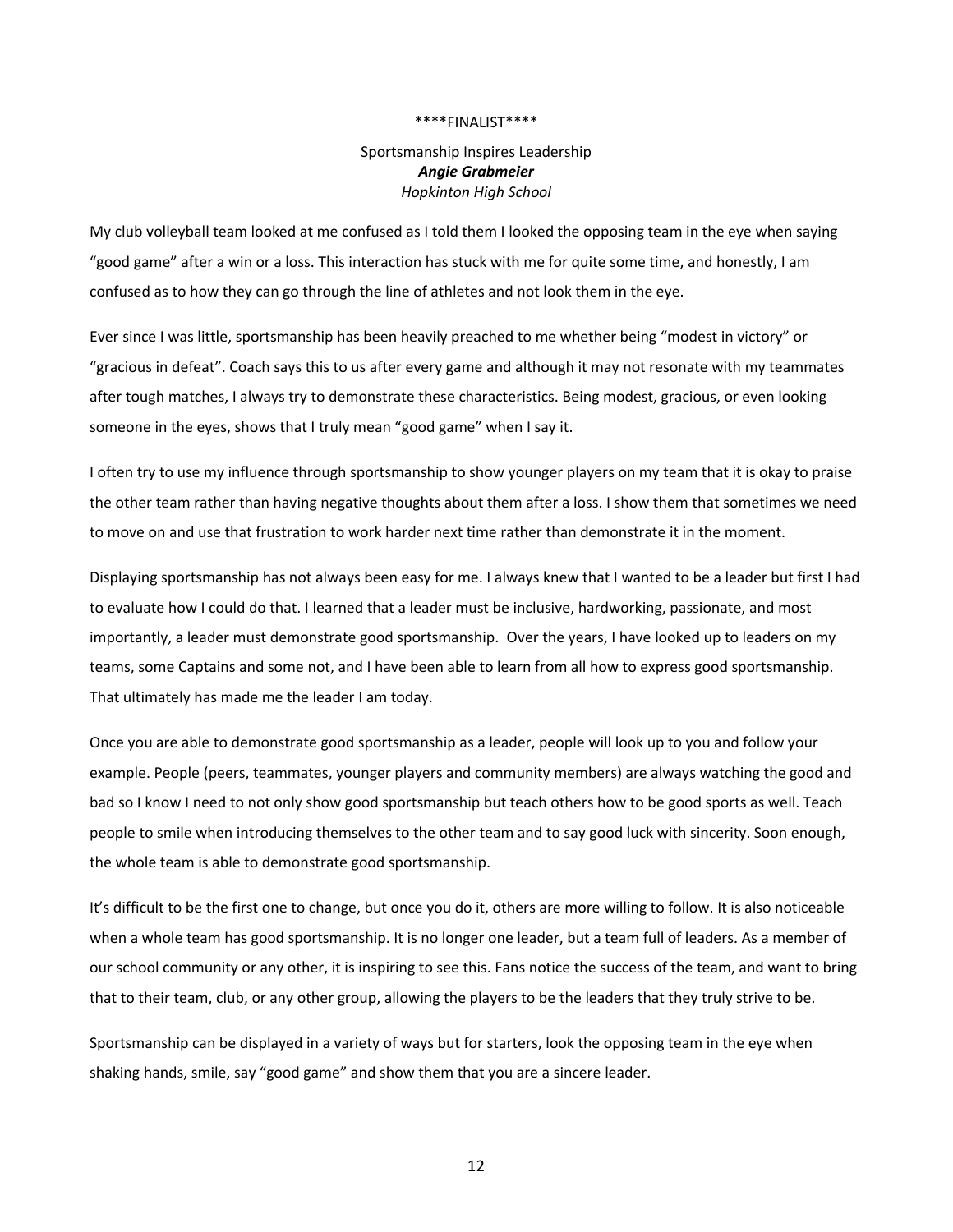## 19<sup>th</sup> Annual Student Sportsmanship Essay *Nicole Miller Archbishop Williams High School*

How can sportsmanship be defined? Ask around, and you might find that has varying definitions depending on who you ask. To me, sportsmanship is the show of respect between opponents that build each other's confidence. It's a hard thing to do in the face of a bitter loss in the state championship, or when you get beaten by 20 seconds in the most important race of your life. However, turning to look someone in the eyes, someone who you might not be entirely fond of at the moment, and shaking their hand is the ultimate triumph.

In my own experience, sportsmanship has been essential in keeping with the sport that I love, swimming. The long spent hours in the pool, constantly staring at the same black line, over and over again, would drive some people insane. However, it's not these moments that keep me with the sport. It's those times when I finish a tough race and get to smile at my competitors and say a simple "good job", and the fist bumps my teammates give each other at the end of the main set. It's important to keep doing this because we can never truly know what it took people to do that, the effort both physically and mentally that they felt.

In other sports, this also applies and is frequently exhibited within my school community and others. In all of these places, you never truly know who you're facing. That girl that may have just scored on you during your soccer match might have had a season ending surgery just a year before. The boy that intercepted a ball from your QB, costing your team the game, may suffer from severe performance anxiety. The dude that just tripped your linemen during your hockey game and injured him might have just come off of concussion protocol and isn't too used to skating yet. There is simply no way to tell. The only thing that you can do treat them with respect because once that clock stops, you're no longer competitors, you're just high school students trying to make it through the game.

In the end, nobody will remember the number of goals that you scored, or the records you broke. In fact, they may not even remember the game winning goal that you had in overtime against your school's rival in the championship game. However, they will remember how you treated them and how you made them feel. It is that legacy that is most important above all, whether it be your teammates or competitors, because that defines who you are on and off of the field.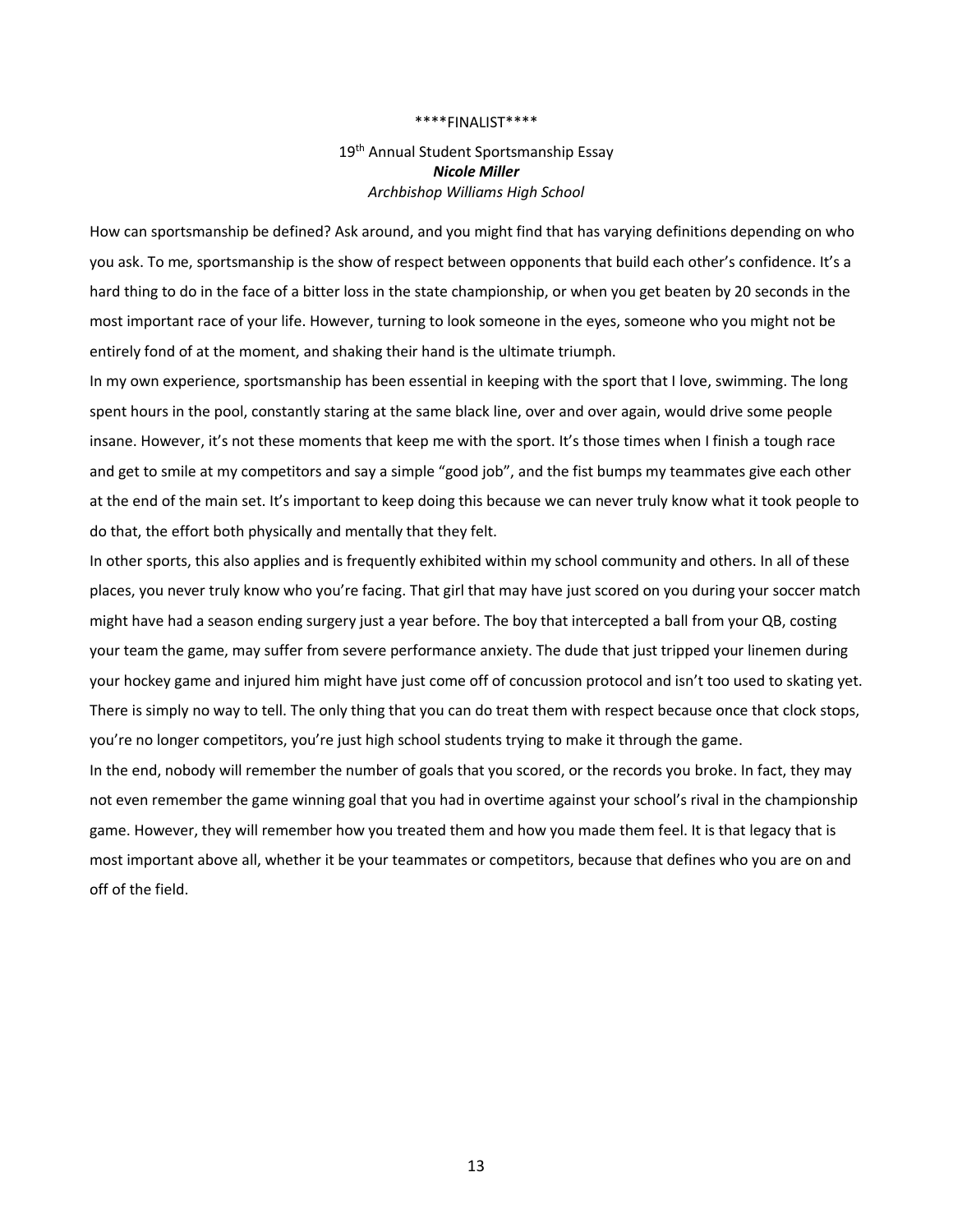## 19<sup>th</sup> Annual Student Sportsmanship Essay *Julia Kelly Durfee High School*

After slipping on my jersey and skirt, sliding my feet through my shin guards, and lacing up my cleats, I pull it up my calf, so it remains just below my knee. It has three stripes of red and white, the latter of which currently looks more like a dull yellow. It smells pretty bad too. My captains' band. Before every game this band pulls me into game mode, awakening the fire, I have before every field hockey game. What is also does, more importantly, is reminds me of my responsibility to my school, my team, and myself to remain sportsmanlike no matter how the game unfolds, good or bad. For me, sportsmanship is defined as a combination of respect and leadership. Respect. In high school athletic competitions, emotions run sky high. Competitions between rivals create unfounded intensity. As the season winds down, winning becomes more important for teams to advance into the state tournament and as the pressure increases, so does the tension. For seniors especially, the emotions of playing your last games of high school sports could make them reactive and defensive in the face of a bad call or an aggressive opponent. Combatting all of these emotions, however, is sportsmanship. For a player to truly have sportsmanship, they respect themselves, who they represent, and the opponent enough to calm high enthusiasm, channeling it into positive, rather than negative energy, words, or actions. Sportsmanship allows teammates to communicate in a constructive light, no matter the score. My coach once said: "Playing on this team is not a privilege, it is a right." Being respectful on and off the field, court, or rink shows humility in the face of success, acceptance in the face of defeat, and an honor just to be on the team.

Leadership. The three stripes around my leg serve as my reminder that I must set the example of sportsmanship on my team. Sportsmanship is part of the rules to any game. It levels the playing field and is vital to any competition. This leveled field provides the opportunity for anyone to be a leader, no matter if they are a captain or not. The legacy of a graduating class or an entire athletic program often is defined by the behavior of players on and off the field. When a team is lead with leaders that value sportsmanship, the legacy and reputation of everything that team represents, benefits. Being humble, thankful, and obedient creates the positive atmosphere needed to lift team morale, subsequently producing not only wins, but well rounded, level-headed leaders capable of performing in a respectful manner under pressure.

The word sportsmanship is not meant to limit passions, but to enforce a culture of respect and provide an even playing field for people to lead not just with their skills, but with their pride, humility, and passion. Sportsmanship grooms athletes for life after high school athletics, although none of us ever want it to end.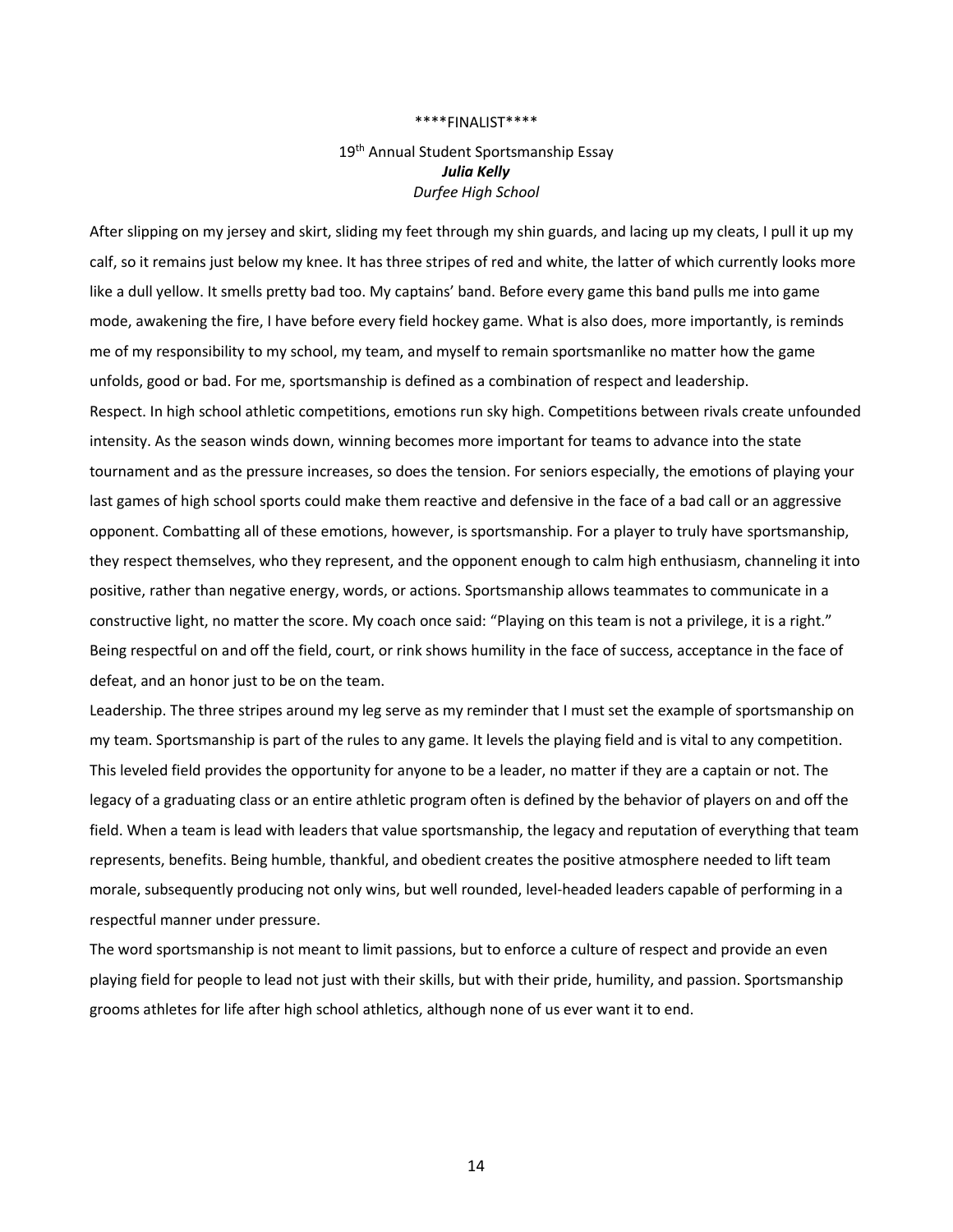A Unifying Characteristic *Audrey Bonacci Franklin High School*

Sportsmanship, according to Merriam Webster, is "Conduct (such as fairness, respect for one's opponent, and graciousness in winning or losing) becoming to one participating in a sport." Contrary to popular belief, 'sport' is not simply an athletic organization. It is defined as "a particular activity so engaged in." Therefore, the opportunities presented to a member of any given community to demonstrate sportsmanship are much higher than they are perceived to be. Franklin High School presents students with countless opportunities to display such a concept, both through programs and simply through daily occurrences. I have experienced these opportunities first hand in various ways.

One way I have experienced this is through Unified Basketball. Its name highlights the value it embodies. Unity. I have never been part of a program that further displays the true meaning of sportsmanship. The team members are united by the desire to see others succeed. We clap when the other team makes a basket because a kid playing with one arm just drained a three. We go crazy because a teammate made an incredible steal. Sportsmanship pushes us to be the best teammate, the best human that we can possibly be. This is illustrated both on and off the court in this program. It can be seen on the bus, during pasta parties, even just walking into the gym. Such situations have nothing to do with athletics, but need sportsmanship just as much as athletics do. In these situations, there are no cliques, there's no popularity. There's simply a group of people brought together as a team, by a common purpose.

I have additionally experienced sportsmanship at FHS through the simple daily task of walking through the halls. There are the slow walkers, who avoid going to class and subsequently make everyone late. There are the fast walkers, who will brush past you in a hurry not even caring if they flat tire you. There are the in-between walkers, who kind of just mimic the person in front of them. Then there are the people who cannot fit into any of these categories. There are those who adapt to the needs of the other walkers around them. They are the people who will walk fast when given the opportunity to help along others' pace. They are the people who will be patient if you are lost and looking for a class. They will stop to help you, not just hurry by without a backward glance. They are the people that make the school a better and more united place. The people who adapt are rarely recognized, but they are there. They make a difference. Even if in a small and unrecognized way, they embody true sportsmanship.

I am inspired by the various forms that sportsmanship can take. I am inspired by the way it affects my teams, school, and community, where it is so common it can easily be overlooked. Sportsmanship in my community is not only readily accepted, but expected. It unites us.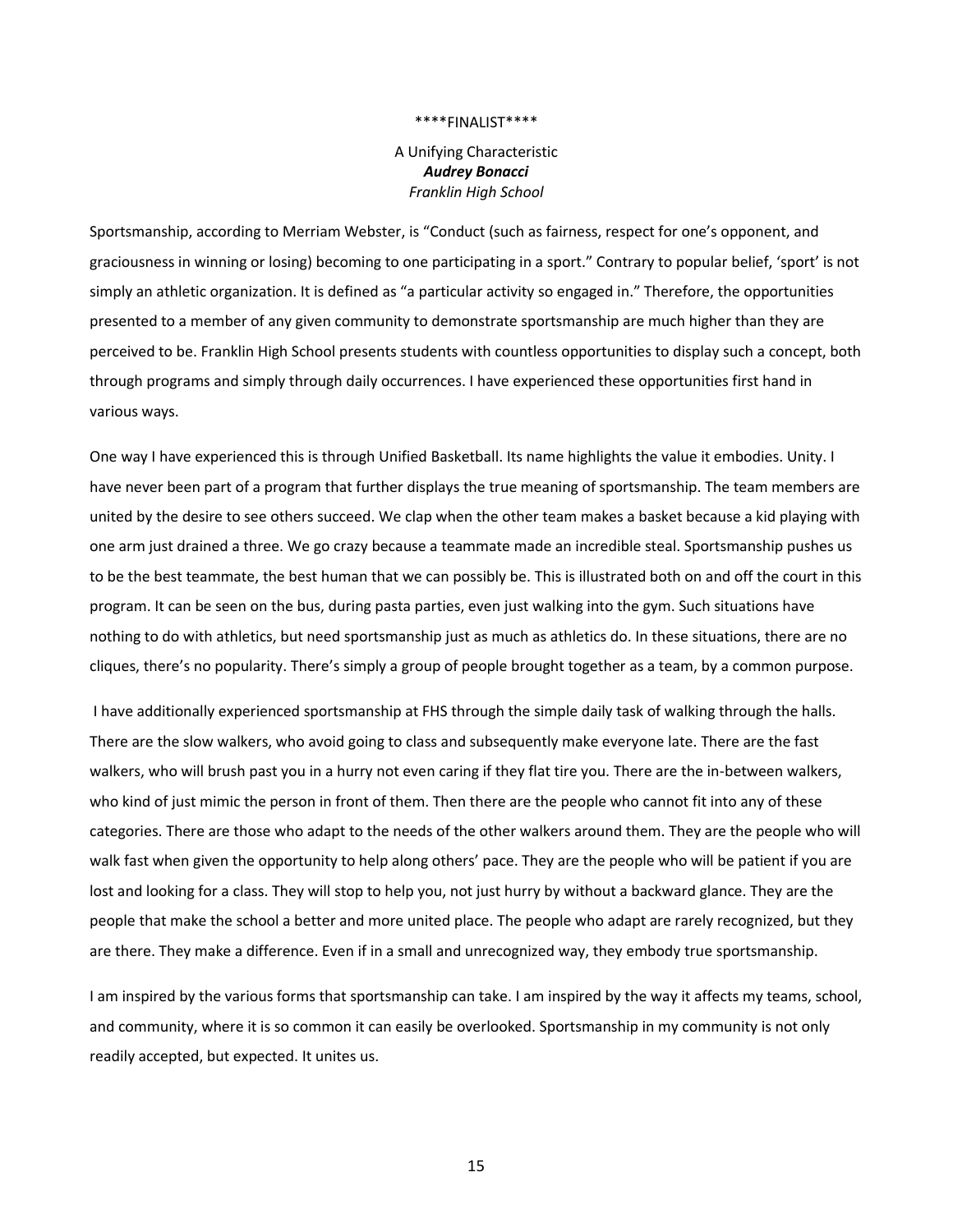## 19<sup>th</sup> Annual Student Sportsmanship Essay *Kassidy Pratt Dartmouth High School*

There is a wide range of athletes all over the world, but some may wonder, what is the difference between someone who is good at a sport, and someone who is great? To be great at a sport, one should be good both physically and mentally. Athleticism covers the physical portion, and sportsmanship can, in part, cover the mental portion. Sportsmanship is the ability to be fair, have respect towards others, and being gracious when winning or losing when participating in a sport. This conduct leads athletes to be cultivated both on and off the court. In my experience, sportsmanship has inspired me, my teammates, and my school community.

I participate in three sports at my school, volleyball, basketball and softball. Playing these sports has taught me about sportsmanship and leadership, and how sportsmanship plays a big role in creating a leader of a team because it causes someone to be a role model to others. From my experience, I know that entering freshman year, I looked up to all the seniors, and how caring and supportive they were. As I progressed in high school, I hoped to follow in the upperclassmen's footsteps, and be able to have fun in a game whether we were winning or losing. As a senior now, I know that I must display sportsmanship, as I will be captain of the softball team in the spring. The underclassmen will be looking up to me just as I did, and I know that I must have a good attitude in order to lead them to have good sportsmanship as they grow up through high school.

Sportsmanship is like a chain reaction, if one person has a good attitude, then others around them will. This is how sportsmanship spreads throughout a team, and everyone begins to become leaders. When one person is supportive on the team and has a positive attitude such as a captain, others follow, leading the whole team to pick each other up and be respectful. This creates the strong bond on my team, where everyone is inspired by captains and those who have a good attitudes, and we push each other to do our bests.

In my school community, many students have respect towards others and their teachers. Just as in sports where people look up to and are inspired by those who have good attitudes, people in school will do the same. Seeing this respect and appreciation that some students have towards others, leads peers to follow and do the same. My school community is mostly full of kind, hardworking students because people are inspired by other's sportsmanship.

Sportsmanship is a conduct that leads people to be fair, respectful and appreciative toward their peers and their environment around them. It has inspired me to be a leader on my teams, as younger athletes will be looking up to me, my team to all be leaders and support each other, and it has inspired my community to follow each other and have respect for all.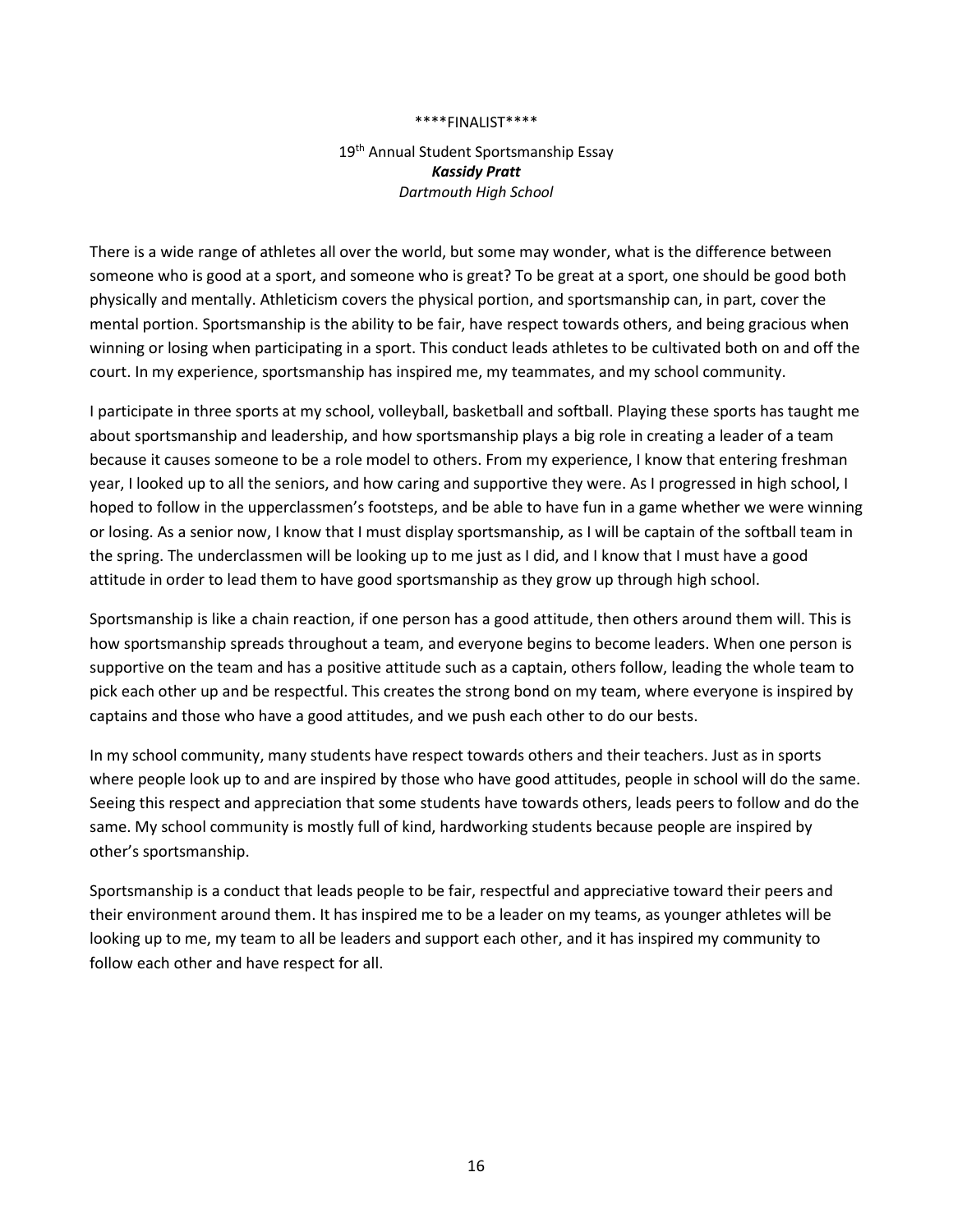Sportsmanship Question *Kishen Mann Newton South High School*

To me everyone wants to belong to a cause or community greater than themselves; be part of something everlasting. Sportsmanship-- an idea that promotes morality and ethics over personal gain or loss; grace in losing or humbleness in victory. A leader is someone who can inspire courage within people and collaborate and command them effectively to achieve a goal.

A key part of collaboration is connecting to people with sympathy and empathy. In a team one learns to recognize another's adversity and work with one another to overcome hardships; if a team is to be successful one must resign their personal egos to be part of something much greater and much stronger. The biological definition of community is various members of the same species interacting in a common area. Interactions and conversations between different types of people prove the differences that hold us apart are futile compared to our shared senses and feelings of human emotion. Sportsmanship inspires me to lead and promote unity; those feelings that build human connection and bond that are so strong and everlasting. Those bonds that wipe away all the constructed differences. I will do this because everyone deserves to partake in the truest human experience that they can.

A leader should also inspire courage and grit. Jesse Owens won 4 gold medals in the 1936 Olympics in Germany during a time of racial turmoil and tension. He stood up for what he believed in; he stood up for what's right. Sportsmanship to a large degree inspires me to stand up for what's right; to treat people properly and respectfully; to promote unity even in the face of division.

Lastly sportsmanship inspires me to triumph. Back in the day, the samurai warrior would pray for an opponent to defeat him on the battlefield so he could die honorably. Sportsmanship creates an environment where courage is valued; where honor is respected no matter the outcome. Sportsmanship inspires me to be a man I can be proud of. Sportsmanship-- a game plan for life.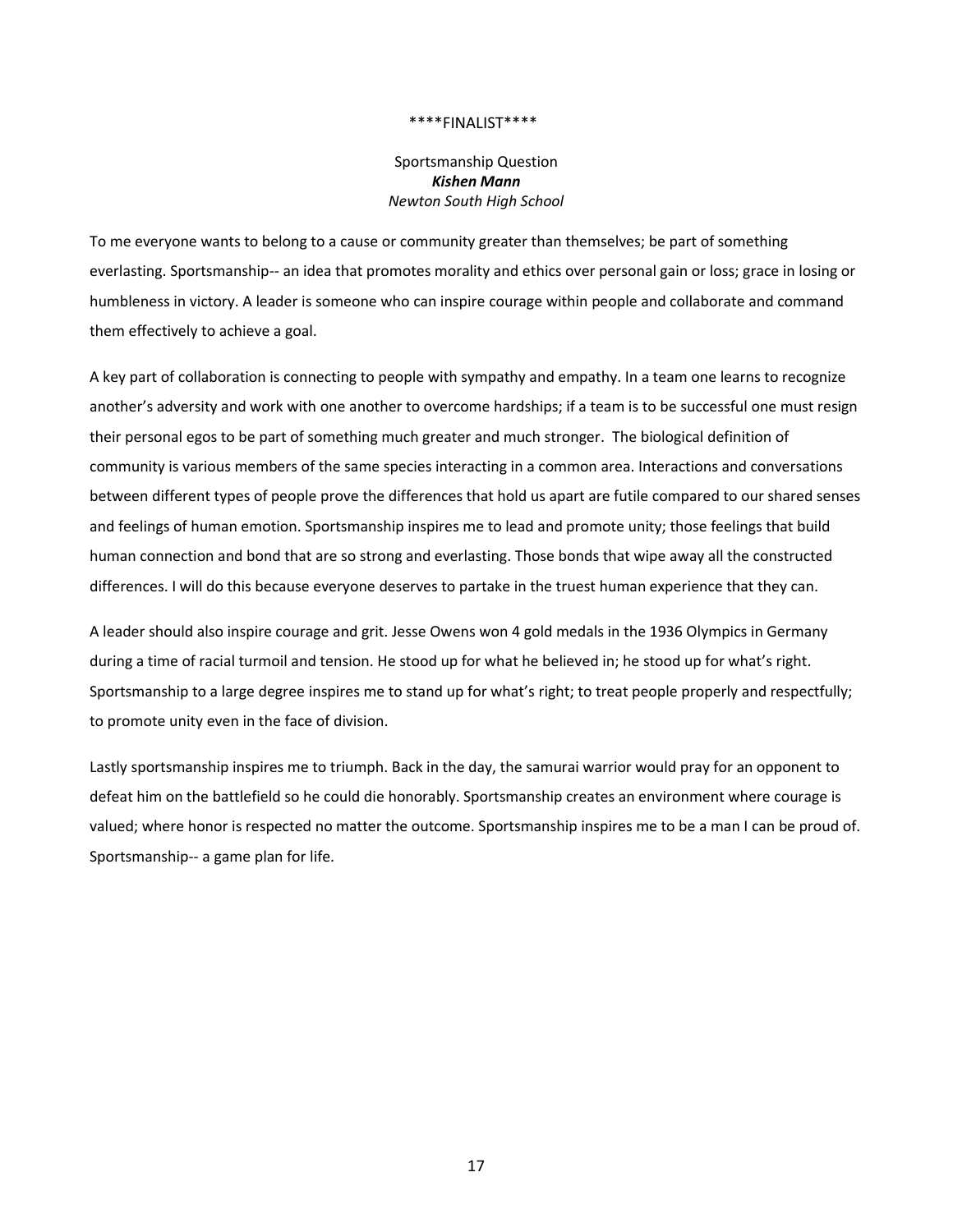## Sportsmanship Essay *Emma-Abigail Gachagua Bay Path RVT High School*

I can vividly remember the moment I stepped on the fresh, green field for the first time. I arrived with tremulous hands, tightly gripping onto my brand-new sports bag. It was as if my heart was going a thousand beats per minute, and my now labored breathing was unable to return to normal. It was my first day of soccer tryouts at Bay Path High School as a freshman. Fortunately, my close friend was there with me, which helped my nerves quite a bit. Over 40 girls gathered at the center of the field, their seemingly new cleats gleaming in the sun. A few girls sent friendly smiles towards me, however that couldn't stop the million thoughts racing through my mind. I had thoughts such as; "Will any of them like me? Are they nice? Will I make the team? Am I good enough?" However, the most frequent thought was, would they discriminate against me? My sister told me horror stories about minorities on sports teams being bullied because of their race. Just by taking a quick glance around the field, it was evident I was the only black girl trying out. This only increased my nerves more, and I began panic.

That was until she came to us. This kind, energetic girl had introduced herself and welcomed us to the new school. Throughout the tryouts, Kat would make sure to guide me in the drills, give me advice, and encourage or compliment me. Overall, she did anything she could to provide a safe, fair, and comfortable environment for me. This was my first encounter with true sportsmanship.

I believe this girl's actions had radiated kindness, humility, and sincerity. These are all significant qualities of true sportsmanship. Having the ability to demonstrate this to a stranger or even an opponent, is an essential skill. This skill shows leadership, respectfulness, and maturity. Therefore, the sportsmanship I saw in Kat**,** on the first day of my tryouts, inspired me to strive for true sportsmanship on and off the field. For example, in my classes I have been inspired to assist more of my classmates with their work. I try to thoroughly explain the work, instead of simply giving the answers. I'll continue encouraging them until they can get the correct answer. Also, I ask my teachers more frequently if they need help with anything. My new endeavors are the result of the example of true sportsmanship, Kat demonstrated to me on my first day. Sportsmanship is a powerful thing. Since I met her, I will always remember the importance of this. By having great sportsmanship, one learns to have leadership, selfcontrol, and respect for others. This is fundamental for becoming a good and successful person. She led by example. In leading by example others can incorporate these behaviors in their own lives, and become the shining example, the inspiration to other students, to teams, and to the school community.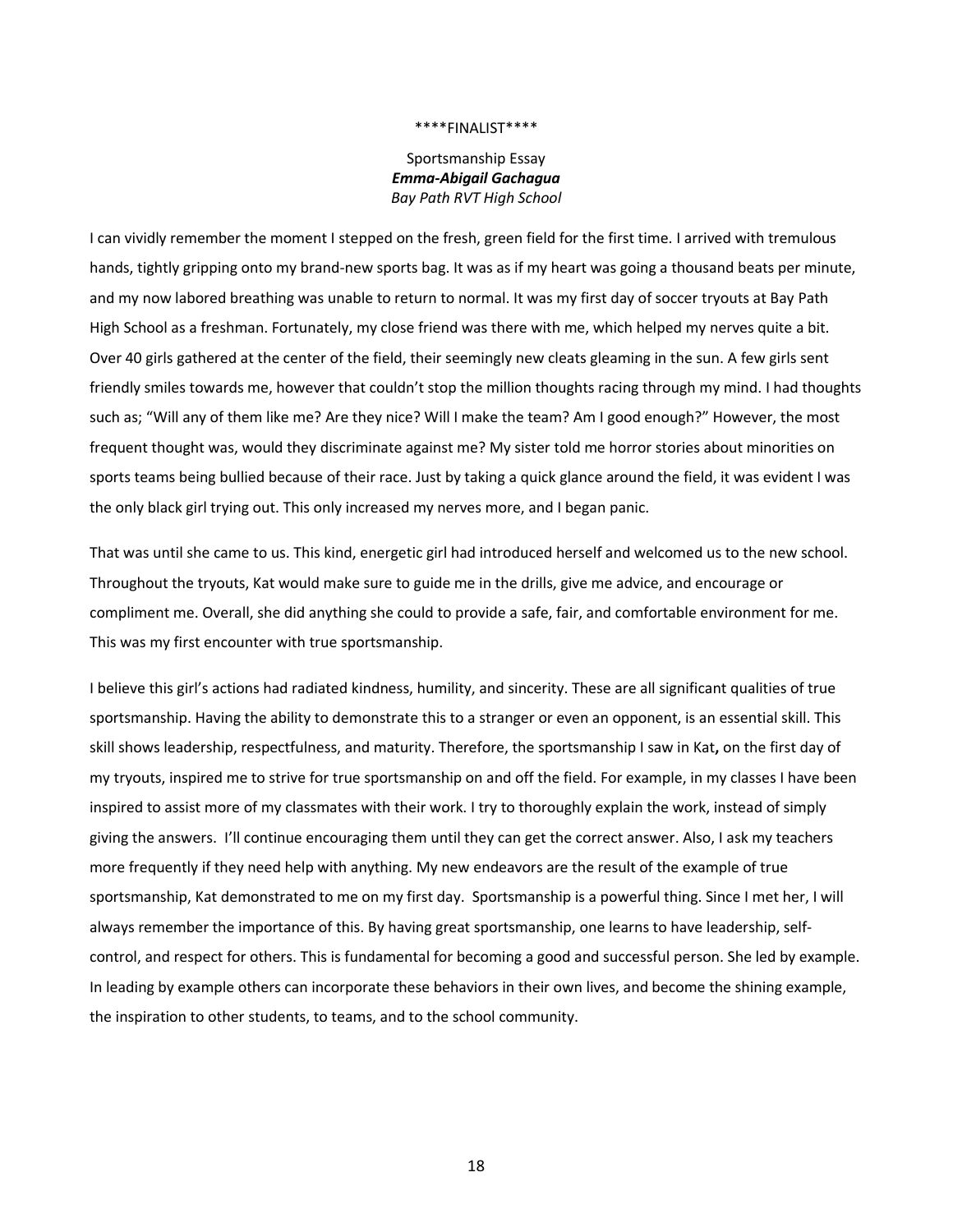Sportsmanship Essay *Christian Iacoviello St. Mary's High School - Lynn*

Sportsmanship inspires me no matter where I am. It gives me that drive to keep going and going, whether I am on the field, on the ice, or just going about my regular day through school and home, sportsmanship is what keeps me up and going. How can I have the energy to do what I love to do, when I don't get that respect back? Why will I play whiffle ball with my friends, when one of them will stop the game every second to complain. Bad sportsmanship makes for an extremely unenjoyable moment for me and my friends who are trying to have a good time. Although, when our little pick-up game is played by the rules and nobody is trying to cheat the system, it inspires me to keep playing. Good sportsmanship from both sides inspires me to be the champion, to defeat my friends fair and square. Sportsmanship makes the prize of winning that game so much bigger, the bragging rights become so much more valuable when the game is played smoothly, by the rules, and with fair competition from both sides.

Within my school community, I am inspired greatly by sportsmanship. When it is a big rivalry game between The St. Mary's Spartans and The Bishop Fenwick Crusaders, I do not want to be out there on the ice fighting with the other team, talking trash to them personally, or hear our fan section or their fan section bantering about stuff that will not matter the next day. When I am out there on the ice, I want a good clean hockey game played with respect, integrity from both sides, and sportsmanship because that is what the game is all about. I want my school community who came out to support to watch the game and support our team, without directly targeting someone from the opposing side. The more good sportsmanship I see from my school community, and my team out there on the ice, the more motivated and inspired I am to keep on going and to drive for that win, because in the end all that matters is having fun, and sportsmanship determines that.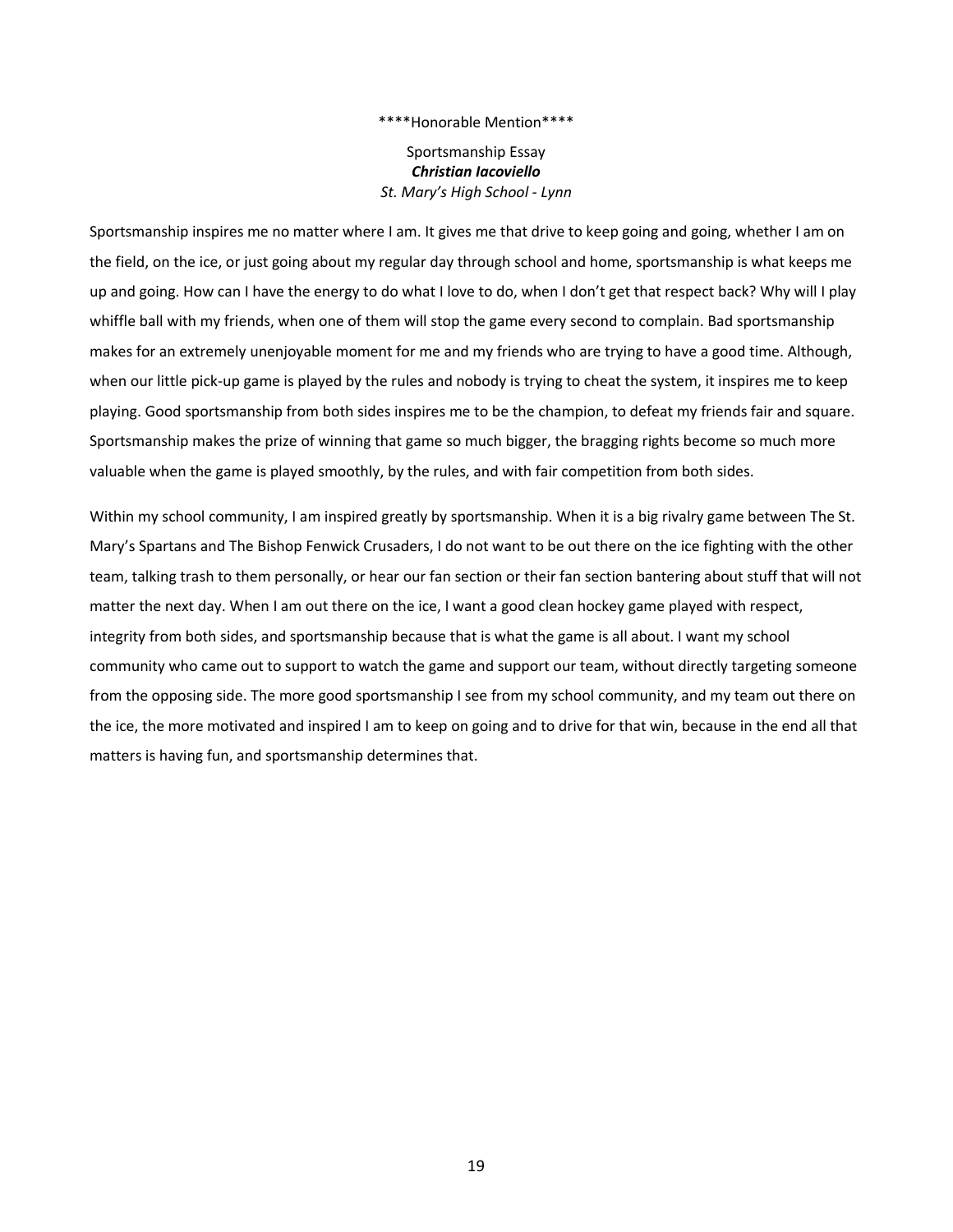## 19<sup>th</sup> Annual Student Sportsmanship Essay *Bridget Parsons Notre Dame Academy*

Only thirty seconds left in the game, we are all screaming at the top of our lungs. This is it... "3, 2, 1" and the buzzer goes off. Just like that there are people all around me screaming, and I am jumping up and down in the stands, cheering like I've never cheered before. Our school's lacrosse team has just won the State Championships, and as a student of Notre Dame Academy (NDA), it felt amazing.

As my schools "NDA super fan" I truly believe that there is nothing like cheering on your school's sports teams, and as a three-season athlete I can attest that the cheers feel incredible and fuel your fight while competing. I love all things athletics, as a cross country runner, an alpine ski racer, and a track hurdler, my sports teams have had an immense part in shaping me into the leader I am.

When I entered a new high school, I was incredibly shy and quiet. I tried out for and made the JV field hockey team. My eyes were opened to the amazing nature of sports teams; this was a family, it was our family, our sisterhood, and working together to achieve a common goal and have fun while doing it. Playing my different sports, I saw progress on each team as the years went on. It was remarkable when girls broke out of their shells, were inspired by the sportsmanship, and emerged as leaders, some of them, including myself emerging as captains.

As the years went on, I learned the importance of being encouraging and enthusiastic with the all members of my team, and I grew into an influential leader on and off the field. I maintained the mindset that sportsmanship and friendships were more important than any win. I supported my own teams, opponents and other sports teams, resulting in my twin's sister and my role of the "NDA super fans." Through super fans we cheer on all our schools' sports teams, encourage others to attend events and capture games and unforgettable moments on an Instagram account. I have learned that positivity grows. The sportsmanship I displayed turned into the sportsmanship within my teams which spread to sportsmanship and positivity throughout the school and community.

I go back and think about the lacrosse state championship, the sportsmanship I witnessed on the field and in the stands was motivating. Our school community was so proud of the goal we achieved. The way we support one another at my school, has turned us into successful leaders of our community. We worked together to achieve so many different accomplishments throughout my time at NDA. For example, our school donated enough shoes to a community shoe drive winning a private concert, and we raised over \$5000 to our Lenten campaign last year donating money to women in Africa. When we support each other on and off the field we have the power to take that support and work together to achieve a common goal.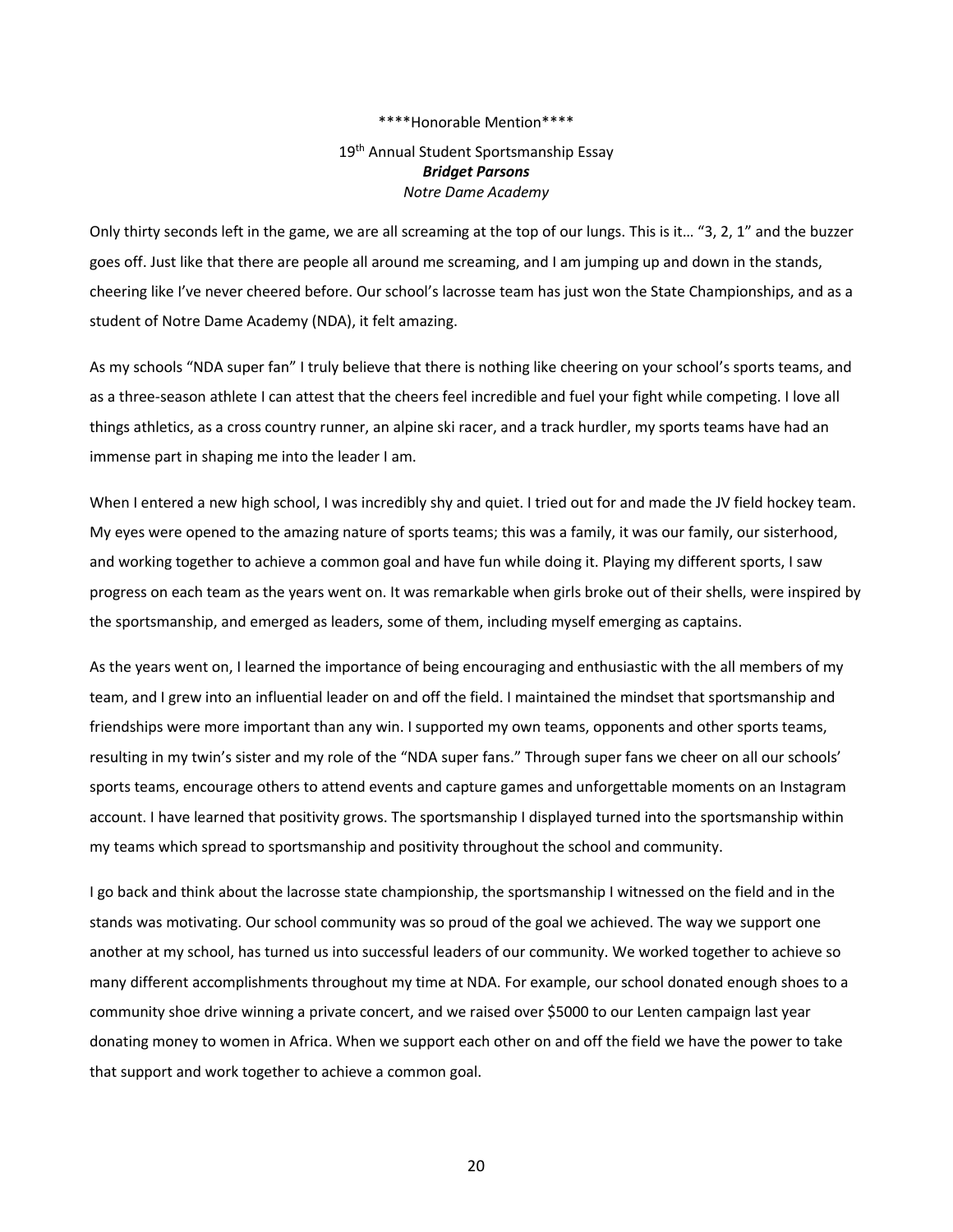Smile in the Face of Adversity *Lindsay Marjanski South Hadley High School*

Sportsmanship—a key component to any team's success or an attribution to their failure. Characteristics of a team's sportsmanship go well beyond the superficial surface of a score. It can be defined through behavior, body language, and interaction among teammates and even opponents. Sportsmanship propels athletes to stand out on their team, whether they are the superstar or a benchwarmer.

For me, sportsmanship has been a driving factor in gaining confidence and becoming a leader. Ironically, I learned this skill from my opponents. My sophomore year, during a varsity soccer game, my team was winning by five goals. The opposing goalie who was perpetually tested, shot after shot, wasn't frustrated or screaming at her team; this intrigued me. Typically, whenever we beat a team to this degree, they would crumple and turn on each other, yelling and rolling their eyes. As I further analyzed her behavior throughout the game, I realized that she smiled when she leapt into the air to save a high shot and even went as far as to congratulate us after we scored additional goals. She was having fun and showing the rest of us on the field to view the game through an optimistic lens. She didn't let her experience on the field be defined by the number of goals that slid by her. After the game, I made the executive decision to carry myself in a manner that will allow others to feel the same way about me. I wanted to be a leader.

From that moment on, I made sure to integrate this into my play. Whether I was shaking the hands of the girls I raced against on the track, or wishing the opposing soccer team good luck with the rest of their season, I was setting a good example for my younger—and even older—teammates to follow. It is very important to have this quality because a negative image is painted in people's minds if you disobey the unwritten rules of sportsmanship. Those who focus on dragging their opponents down are those who are given the short-hand of the stick. The referee isn't going to give any calls in their favor or they aren't going to be desired by collegiate coaches. These players never make it to the next level and are often forgotten. It is the players who stand out through their positive words of encouragement, those who keep their head held high in the face of frustration and anger, it is those players who are remembered. They are remembered for their contribution to the game; they are the reason that referees enjoy their jobs. They are more likely to be given credit by their coaches. They set an example for their team to follow. They are the leaders. I hope that my teammates and my opponents think that I embody these qualities both on the soccer field and the track, for I have made it a priority to exhibit exemplary sportsmanship every time I put my uniform on.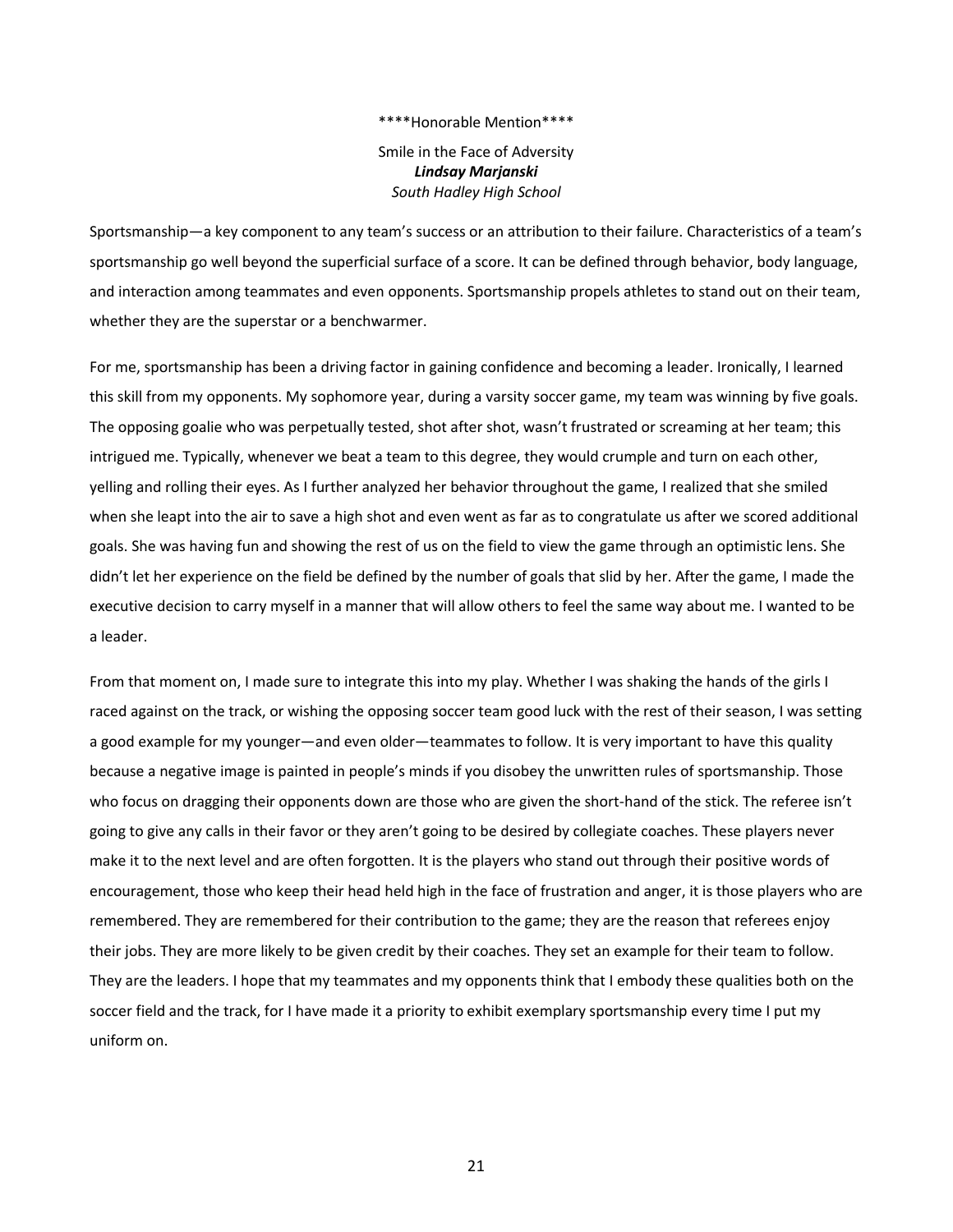## 19<sup>th</sup> Annual Student Sportsmanship Essay *Brigid Bonner Scituate High School*

From a young age, our parents involved us in sports, whether it was soccer, basketball, lacrosse, or football. This was not because they wanted us to be the star player of the U-5 league, but it was because they wanted us to gain some of the most critical skills to live including sportsmanship, teamwork, support, perseverance, and the understanding of losing. In 2017, I was chosen to play at a high-level soccer team, the Elite Club National Level, or ECNL. This was a new journey for my soccer career, and an opportunity to play all over the country from North Carolina to Florida, to Nationals in Seattle, Washington. I was over the moon to play at this level, as I furthered my love for the sport and expanded my opportunity for colleges to watch me play. I had big dreams on this team. I thought, maybe this is the year I will commit to a college, or this is the team that is going to win Nationals. Instead, this is the team where I began to lose the passion for the sport I love most, and overall lost my confidence in ever playing college soccer. I constantly was told I sucked, or I would never be good enough. One game, I was playing out of my usual position, filling in as a defense. After the opposing team scored a goal, my teammate turned to me, looked me in the eyes, and said, "Why are you so bad? Can you please try harder?" Our parents didn't involve us in athletics, to learn how to swear at our teammate, the other team, even the refs. My parents have always repeated to me, "You can be the best player on the team, but if your attitude doesn't match your level of playing, colleges are going to overlook you." Sportsmanship is one of the most essential aspects of every sport. You need to respect your teammates, your opponents, the refs, and the rules to the game. Give that player you bodied a hand to help them up, thank the refs after the game despite the outcome or how much you opposed their calls. All these actions make you a better player. This year, I am the captain of the Scituate High School Girls Varsity Soccer team. This title is not only an accomplishment, but it is a huge responsibility. As a captain, I am taking the lessons that I learned from a team that tore me down to ensure that I create a positive environment on and off the field for my high school team. I make it my top priority to encourage my teammates, respect my opponents, and play a fair game. Sports teach us the toughest lessons in life, but no lesson learned comes without integrity. As I move through life, I will take these lessons I have learned from my last 13 years on the field, and always have sportsmanship in my back pocket.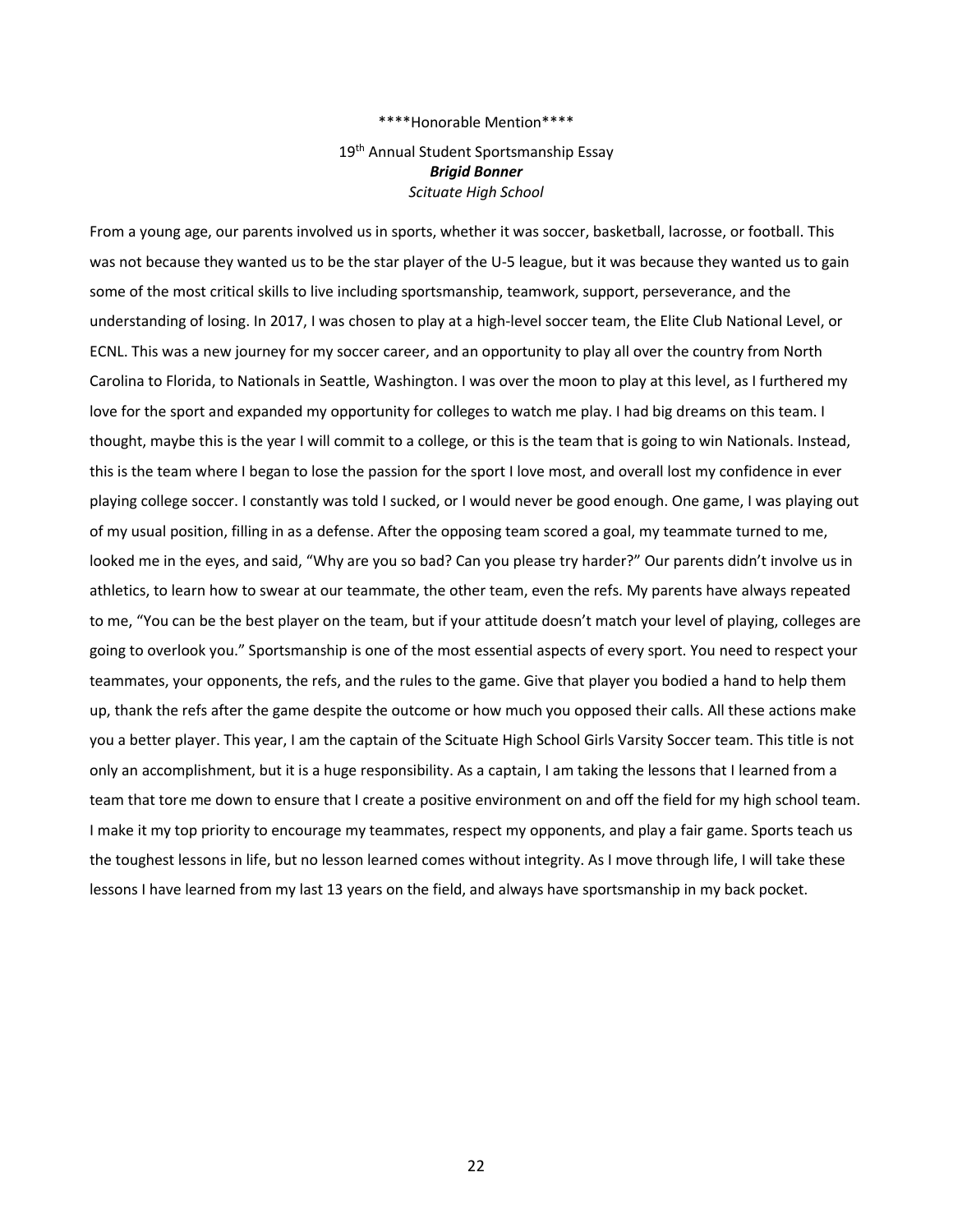## How Sportsmanship Becomes Leadership *Kathryn Blake Medfield High School*

Through my experience with sports, I have learned that sportsmanship is contagious. It can be spread by example, by simply treating everyone fairly and with encouragement. For the past several years, I have helped coach lacrosse clinics for young girls in my community. Having been one of those little girls at that same clinic many years ago, it is hard to imagine that I could have ever been as young as them. I try to constantly display sportsmanship to the girls. I hope that through my sportsmanship, I display values of loyalty and integrity. I hope to not only inspire leadership in myself by becoming a role model to the little girls that remind me of who I once was, but also install that same sportsmanship into those girls. Hopefully, one day, these aspiring lacrosse players will become leaders and coach at a clinic, like I did, and become a role model for the next generation of lacrosse players so they will adopt the same leadership.

A common misconception that is made about sportsmanship is that it must be shown between two teams. However, this could not be more false. Sportsmanship is something that needs to be shown to one's own teammates just as much as their opponents. I do my very best every game, practice, and team activity to treat each and every one of my teammates with the same high level of respect. When I show sportsmanship to teammates, I become someone who they can talk to about personal matters, not just athletics. It allows me to become a person that my teammates can trust, and in turn I trust my teammates as well. This allows my teammates and I to become leaders on and off the field. We are connected mentally and emotionally, causing us to inspire each other to take on leadership roles in and out of an athletic setting.

In the big picture, no one plays a sport because they want to win. There is something deeper than competition inside all athletes: the love for the sport itself. No matter what school is represented during a game, we are ultimately all one "team" - a group of individuals who share the same passions and hobbies. When I display sportsmanship to other teams, whether I shake hands with an opponent after a game or help someone up after they fall, it unites two separate "teams", creating an environment where there are no "teams". We all share the same love of competition and athletics, allowing us to bond over the sport. Sportsmanship allows me to become a leader by displaying this concept to others and showing them that just because we represent two different schools, we have similarities. Hopefully, through my acts of sportsmanship by showing opponents that we are all on the same team, I have inspired another athlete to display that kindness to another girl, spreading sportsmanship that will be passed on to inspire a leader in another athlete like me.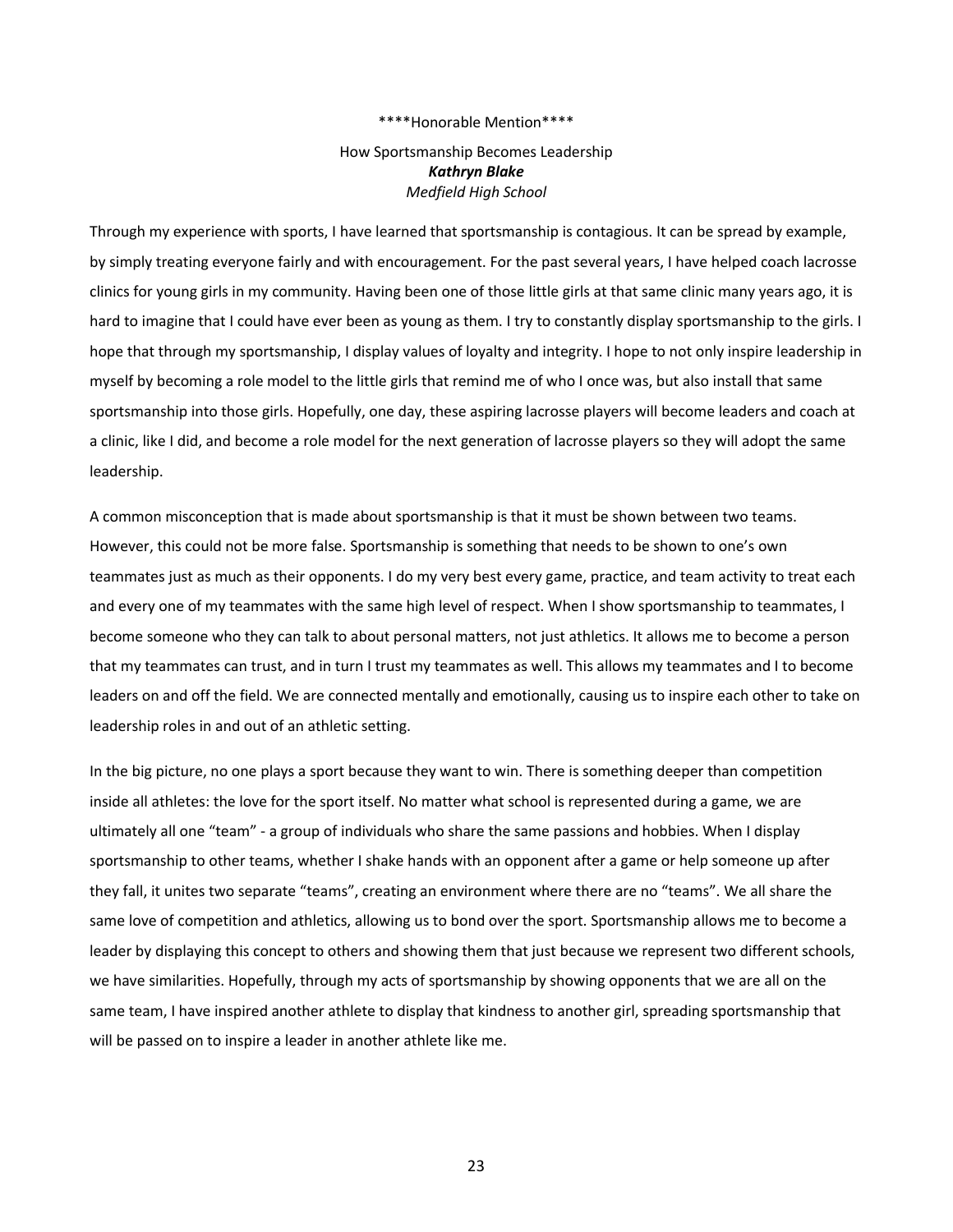Not Only the Spotlight Shines *Isabella Nevard Leominster High School*

It is easy to say you have "good sportsmanship". As a student-athlete, it is easy to shake hands at the end of the game with that fake smile coach forced upon your face. It is human nature to stress politeness in moments of distress and humbleness in moments of victory; however, there is a fine line between a human and an athlete.

Moments will come in high school sports when you are forced to choose between your own pride and your team and school. High school sports unquestionably showcases this concept. The quality of competition is something most high school athletes crave, and even need. It truly manages to bring out the most in those who wish to undertake it. However, we often forget competition was made to be healthy, and competitors were made to be respected. Sports come with victories and failures. If all athletes understood this, sportsmanship would come effortlessly. In the heart of the most competitive rivalries, sportsmanship can be contagious: having your school, your community, and your family support is the essence of athletics. Sportsmanship inspires leadership in your team and community when you choose to respect the game.

High school sports turn humans into leaders. Recently, I was told by a coach that not everything is about me. I was told that if I chose to be selfless, I would find success. A true leader is not one who dominates a crowd, but one who enlightens it. We see this demonstrated most when we pick up that teammate that just plummeted to the court after missing the rebound. We see this most when we calm down that teammate that seems to be a dropped fly ball away from giving up. We see this most when we shout from the rooftops for that teammate that can't seem to serve the ball the way they always do. We see sportsmanship at its greatest impact when we witness the formation of a leader and the maturity of a teammate or competitor.

We all play for a reason. Whether it's for entertainment, for personal growth, whatever the cause, we play with a purpose. It is important to never lose your sense of pride, because with this comes your quality of sportsmanship. It is important to remember that it is not just biting your tongue when things go wrong, or holding back boasts when things go right. It is what you take with you when those moments don't matter anymore. Sportsmanship is more than what you see from the bleachers. It inspires leadership in the crowd standing behind you, the people standing with you, and the passion within you.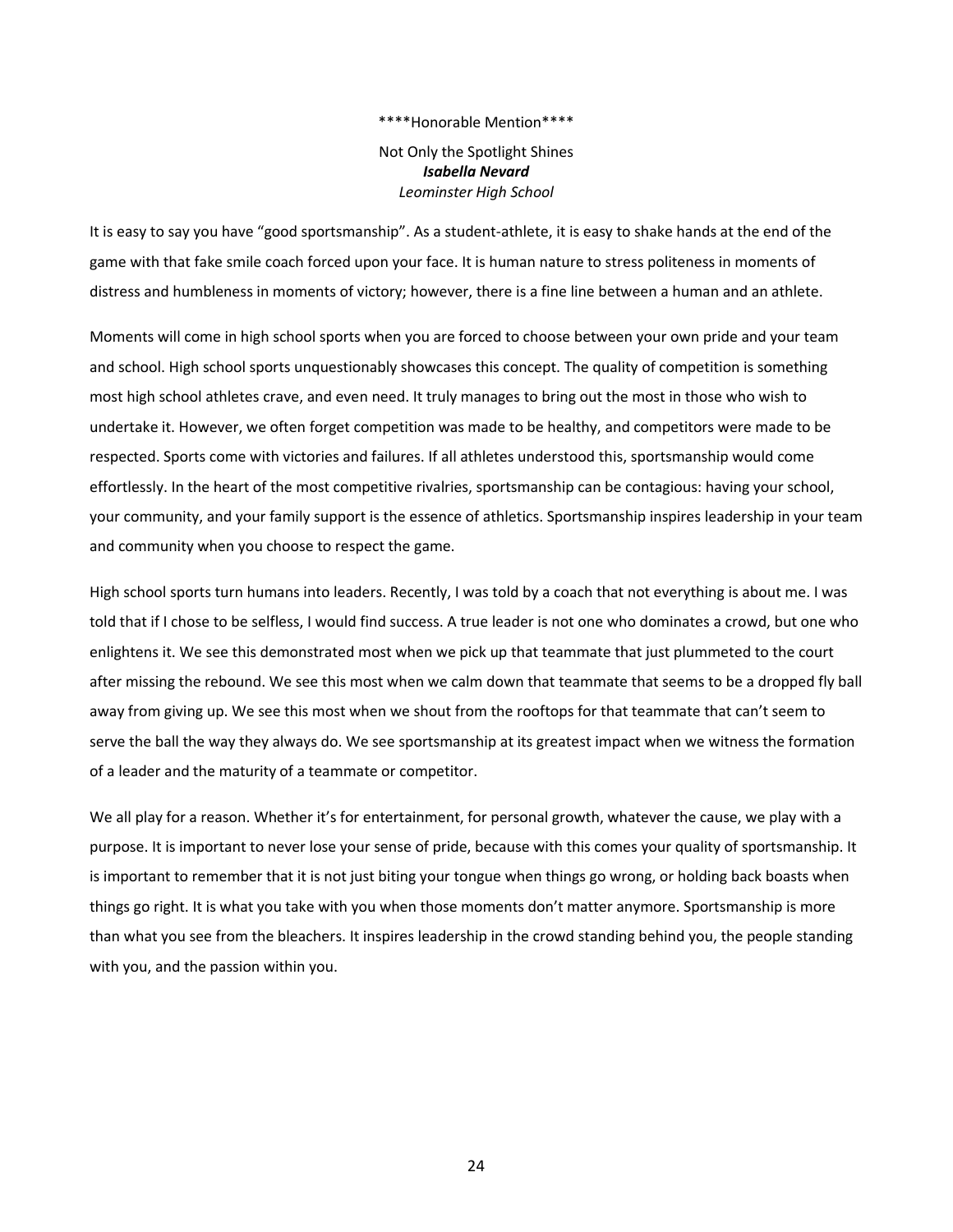Sportsmanship *Keene Jeffress Smith Academy*

Being on a team is more than just participating in practices and attending the games. Being part of a team is all about putting in one hundred and ten percent always, and striving to be a leader. Whether you are the best player on the team or it's your first year, you have to play alongside your teammates and give it your all. Encouraging others while staying positive is the best way to improve the success of your whole team, class or school community. Sportsmanship requires players to set aside their egos and strive to succeed as a team. Sportsmanship inspires leadership not only in me, but in my school community as well.

Sportsmanship is defined as fair and generous behavior and treatment of others. Believing in being genuinely kind to others is an important value to me. As an athlete, I encourage teammates to do their best even when they don't succeed in their first or second attempt. In doing so you improve your team while bringing people up instead of tearing them down. Supporting a teammate even when they feel like they aren't doing their best positively affects any team. No matter what sport you play a little kindness goes a long way.

Sportsmanship inspires leadership in me in many ways. Sportsmanship inspires me to keep a positive attitude in classes or on the field. When I have to face more and more obstacles in my path it's always easier when I stay positive. If you go into a game with the mindset that your team is going to lose that will negatively affect your team's performance even if it turns out that the game wasn't as hard as you thought. This goes the same for performance in school as well. During a game it is easy to get down on yourself or others for making a mistake. At these times a good leader keeps a positive mindset no matter the situation.

Finally, each player on a team plays a different roll. If you are the top scorer or the best defender there are times where a celebration is called for, but too much boasting can discourage others around you. Sportsmanship inspires leadership in players, helping them set aside their ego and understand that their success is a result of the entire team working together. Sometimes the best decision isn't to go for the glory but to help others succeed.

In conclusion sportsmanship inspires leadership within me in many ways, whether it be by keeping a positive mindset or by being genuine and kind to others. Leadership is necessary for the success of a team, or school community.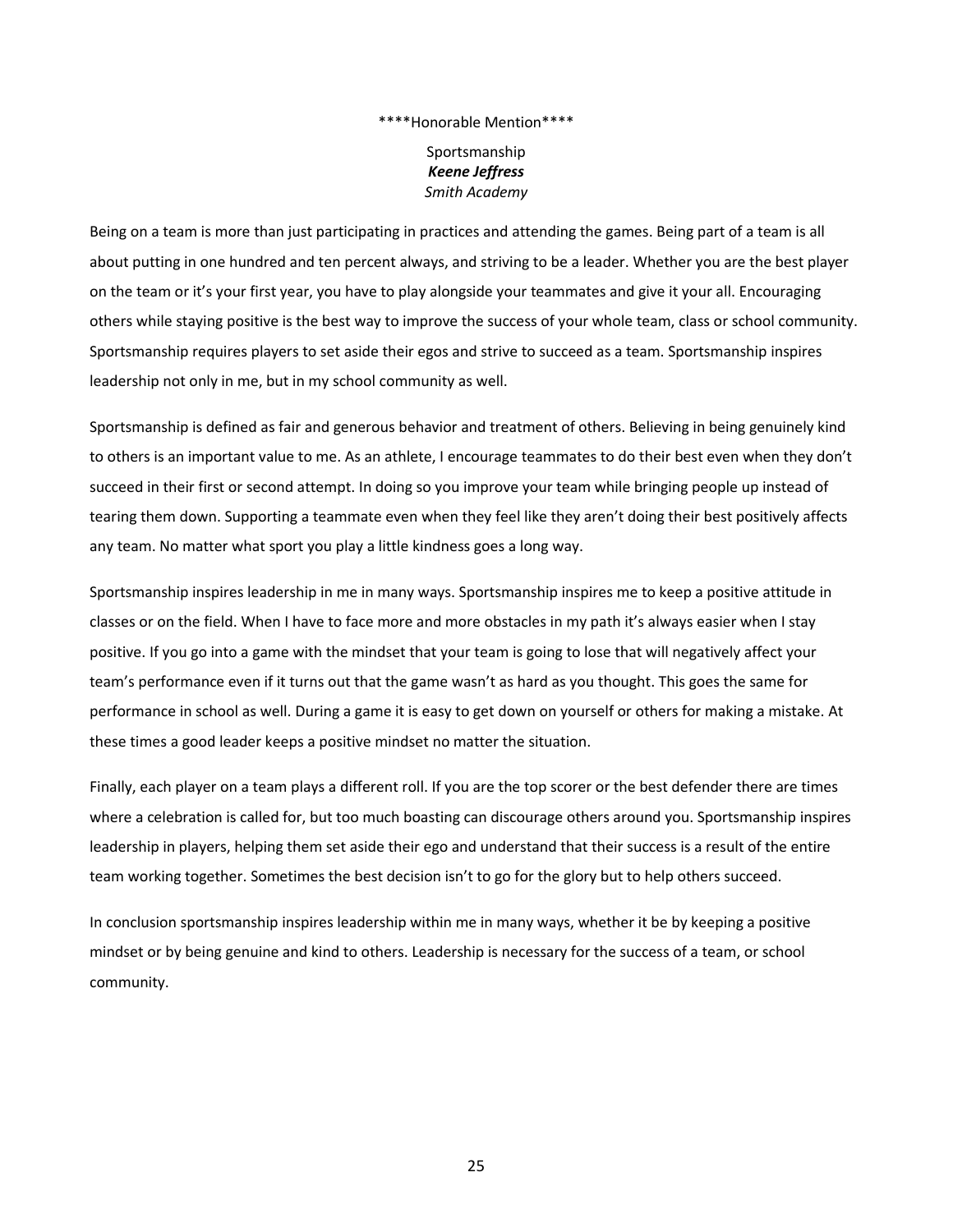Sportsmanship Essay *Story Goldman Smith Academy*

Sportsmanship is the act of having fair and generous behavior or treatment to others, particularly in sports, a trait many student athletes try to exemplify. But sportsmanship doesn't only represent being civil to others but inspires leadership. When you demonstrate sportsmanship it not only shows that you are respectful, humble, or a good sport, but it teaches upcoming student athletes to embody the same principles causing you to be a leader and have leadership. Even though sportsmanship can inspire you as an individual to be a leader it can also inspire your team and your school as a whole.

For me personally the people that inspire me to be a leader aren't particularly the best players on the team but the players that demonstrate the most sportsmanship. These leaders inspire me to want to follow in their footsteps by practicing good sportsmanship and to be a leader for other student athletes, to keep the legacy going. On my team on of those leaders had been a sophomore, at the time she wasn't the best on the team but when she did play she embodied the utter most sportsmanship. One time, she had been playing defense and accidentally bodied a girl down, immediately she ran over and helped the girl up and made sure she was okay. This action of sportsmanship made her not only a leader to me but a role model as well.

Not only have the leaders inspired me but my fellow teammates as well. This has caused our team as a whole to always practice good sportsmanship on and off the field. An example of this is how we clap for the other sports teams of our school when they come onto the field, wishing opposing teams' good luck with the rest of their season no matter if you won or lost the game and shaking hands and saying good game to all players and coaches. These behaviors of our team then reflect onto our school causing our school to demonstrate sportsmanship and inspire leadership.

With this said, the qualities of sportsmanship causes a domino effect between players, teams, and schools due to sportsmanship inspiring leadership, making all three become leaders in the community. So all in all sportsmanship and leadership go hand in hand when being part of a team, a school and a school community.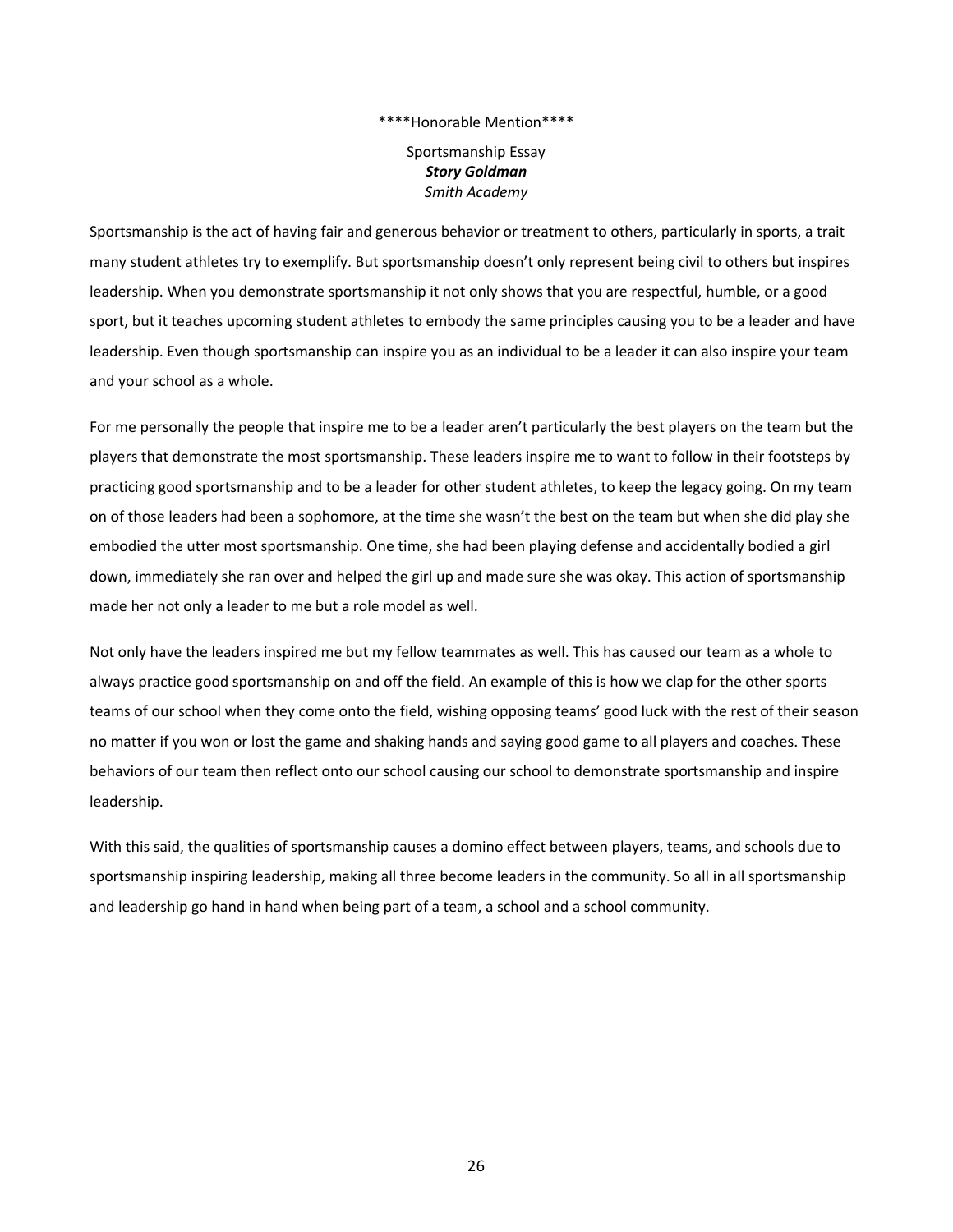MIAA Sportsmanship Essay *Timothy Ryan Gerrish Southwick Regional High School*

Less than 10% of high school athletes will continue on to play in college and only .01% will play a professional sport. So why do I play sports? Do I play because my parents made me? Do I play for dreams of fame and money? Do I play to socialize? Ultimately, I play for the love of the game.

I began playing sports at the budding age of five. I remember my mom, would tie my fresh new cleats, dress me in my crisp new colored t-shirt, smile and say "go have fun". Who knew that all this time playing sports and having fun I was unknowingly being taught valuable life lessons. Be respectful, be responsible, and be a good sport are the pillars for the foundation that gave me a game plan on how to succeed in life. As I got older and began setting goals for my future I realized the significance of the coaching and direction I have received. Playing sports not only became a valuable resource that supported my hard work and dedication but it also provided me the coping skills to learn from my failures and lose with dignity. Respect the game, respect the players, respect the officials, and above all respect myself, these are the cornerstones that sportsmanship is built on. Sportsmanship is a reflection of how we react to not only winning and losing but how we react when faced with a difficult situation. The bad call, the cheap shot taken by an opponent or unkind words said by our own coach or an opposing one are all examples of poor sportsmanship. Unfortunately, I have learned that not all athletes, parents, and coaches are good sports. I personally take these situations as challenges and use it as an opportunity to not only learn from it but to lead by example.

Does good sportsmanship inspire others to become good leaders? I have been personally motivated by the actions of others and their good sportsmanship. I believe that leadership comes with great responsibility and with even greater scrutiny. Good leaders influence others to be good sports and humbly acknowledge that individually we are strong but together we can be unbreakable. Sportsmanship is my teams' collaboration to lead each other with integrity and loyalty, and to not only inspire others but to inspire each other to always strive to improve and learn from every opportunity. I have been fortunate to have an amazing family, community, and school to inspire me, and this has given me the personal courage to continue to grow and mature as a person and to push myself forward towards achieving my goals. I am grateful to all that have coached, played, refereed, and supported me as I discover who I am and what I can become. To close out my essay I would like say that sportsmanship is the foundation that my leadership is based on and I hope that one day I can inspire others to follow the same values I have been taught.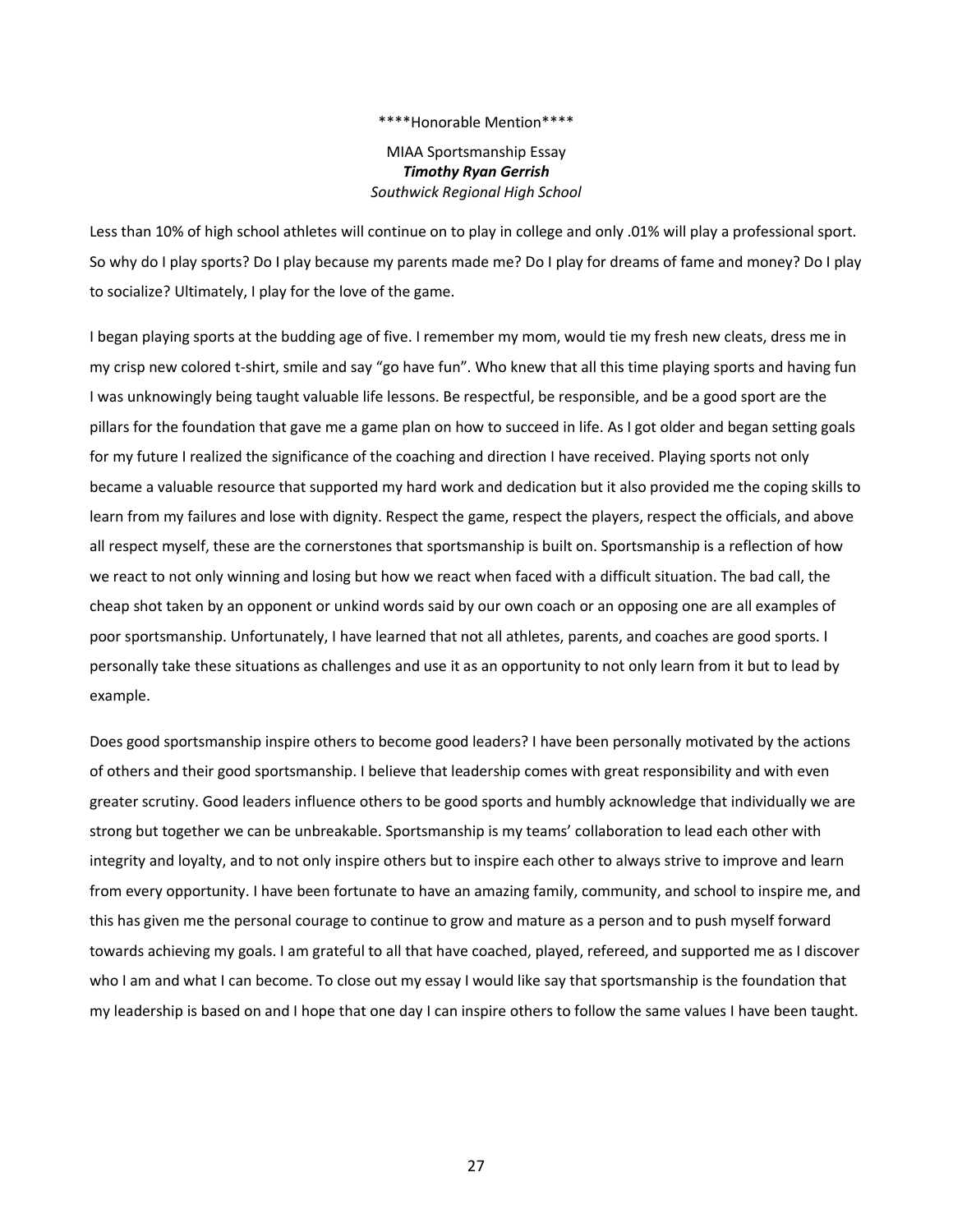## 19<sup>th</sup> Annual Student Sportsmanship Essay *Erielle Amboy Abington High School*

Throughout sports, sportsmanship is a key item, it's the factor that lets teams keep playing with each other competitively and equally. Throughout time, sportsmanship may be forgotten, because it makes up the little things, like simple handshakes before the games, wishing good luck, cheering on your teammates, or even exchanging smiles and kind gestures. Not only do these actions promote a stable, happy playing field, they inspire leadership. 

Sportsmanship inspires leadership in me by encouraging me to be a team player. Being a team player inspires me to have good leadership and be a good role model to everyone else. Making sure I present good leadership aligns my goals to be a better leader for my team. 

As this vital trait influences me, it also inspires leadership in my team, by playing fair, avoiding cheating or trying to undermine the other team. It lets my team and I establish mutual respect among other teammates and opponents. Furthermore, it prevents unwanted tension among players. Sportsmanship allows players like me and my team to have a healthy, competitive relationship with the rest of the teams in the league. 

Hardships happen to everyone, not just in sports. And for sportsmanship, we apply positivity every day in order to be the positive role in each other's lives. Every student has emotional baggage. But as a community, sportsmanship enables us to respect everyone's background and stories. It keeps the community close-knit and supporting of each other. 

In my video, students shared a few words about their losses or struggles within their families due to cancer. This showed athletes to treat everyone equally, because they never know what goes on in someone else's lives. It inspired people to cheer each other on, no matter the team or town. Throughout the video, you see athletes playing with a positive attitude for others, no trash talking, or rudeness shown to their teammates or opponents. Though the teams seemed like they won, they lost at the end of the games/matches, but they did it like champions. They kept their heads high, and in the end, they made sure everyone had fun at the blackout cancer awareness games.

Sportsmanship helps maintain a peace of mind within me, my team and the community. With that, it inspires leadership by providing an initiative within everyone to take care of others and to be kind to anyone they play with, against or even just anyone they meet. It's a step toward a better future and a happier world.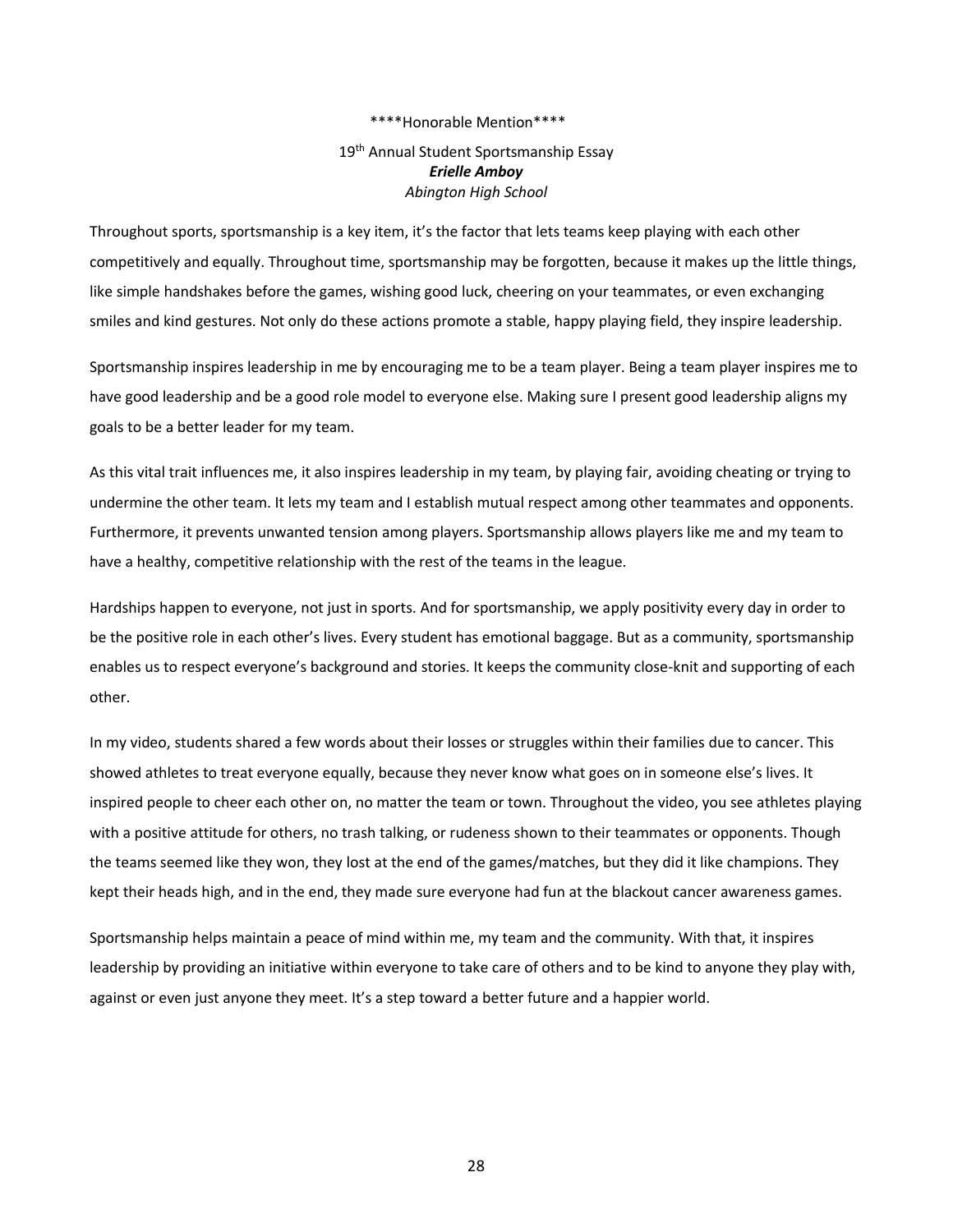Leadership is Everywhere *Bridgette Martin Belmont High School*

I am a Goalie for Belmont girls' varsity Soccer. Being a goalkeeper can be an invigorating but sometimes a challenging role on the team. When an opponent's goal slips by and we lose by one point, I can't help but feel responsible for the teams' failure. I've been playing goalie since I was 6 years old, and I've learned the benefits of being a good sport. These lessons have inspired leadership qualities in me, my team, and the community.

Some of the sportsman and leadership qualities I practice are having a positive attitude and giving my best effort even when a game isn't going my way. I feel strongly about portraying myself in a respectful and positive way because I'm required to be a leader to be successful. My team looks to me to stay positive, encouraged and hopeful throughout our games. I constantly am cheering on my teammates with "good shot", "you got this", and "Let's go Belmont!" in addition to positive reinforcement. I also try my best to respect my opponents, by helping a player up when they have fallen, shaking hands with everyone after the game, and even pointing out an injury to the referees to make sure a player is okay.

Within my school, I always make an effort to help out people who are having a hard time. I think we all struggle sometimes, but helping each other will create improvement. A lot of leadership is shown by students by presenting to a class. Personally, I'm very outgoing but when I go to present I get very nervous. The one thing that makes me feel okay is knowing my colleagues have my back and won't make fun of me if I stutter on a word. My friends also inspire me a lot, seeing them participate in class and clubs makes me want to strive to be better because we are all in this together.

Finally, I feel I have demonstrated sportsmanship qualities in my town community as well. Last summer I volunteered at Champion Soccer School which helps youth kids participate in soccer. I worked with kindergarteners to 4th graders sharing my knowledge and experiences. There were many incidents where they actually taught me, just by watching some of these kids interact I realized the true importance of sportsmanship.

I was excited to share my experiences of sportsmanship and leadership in this essay because they are two of my strongest values. I aim to continue and improve my practice of these values to help me, my team, and my community to continue to grow in positive ways.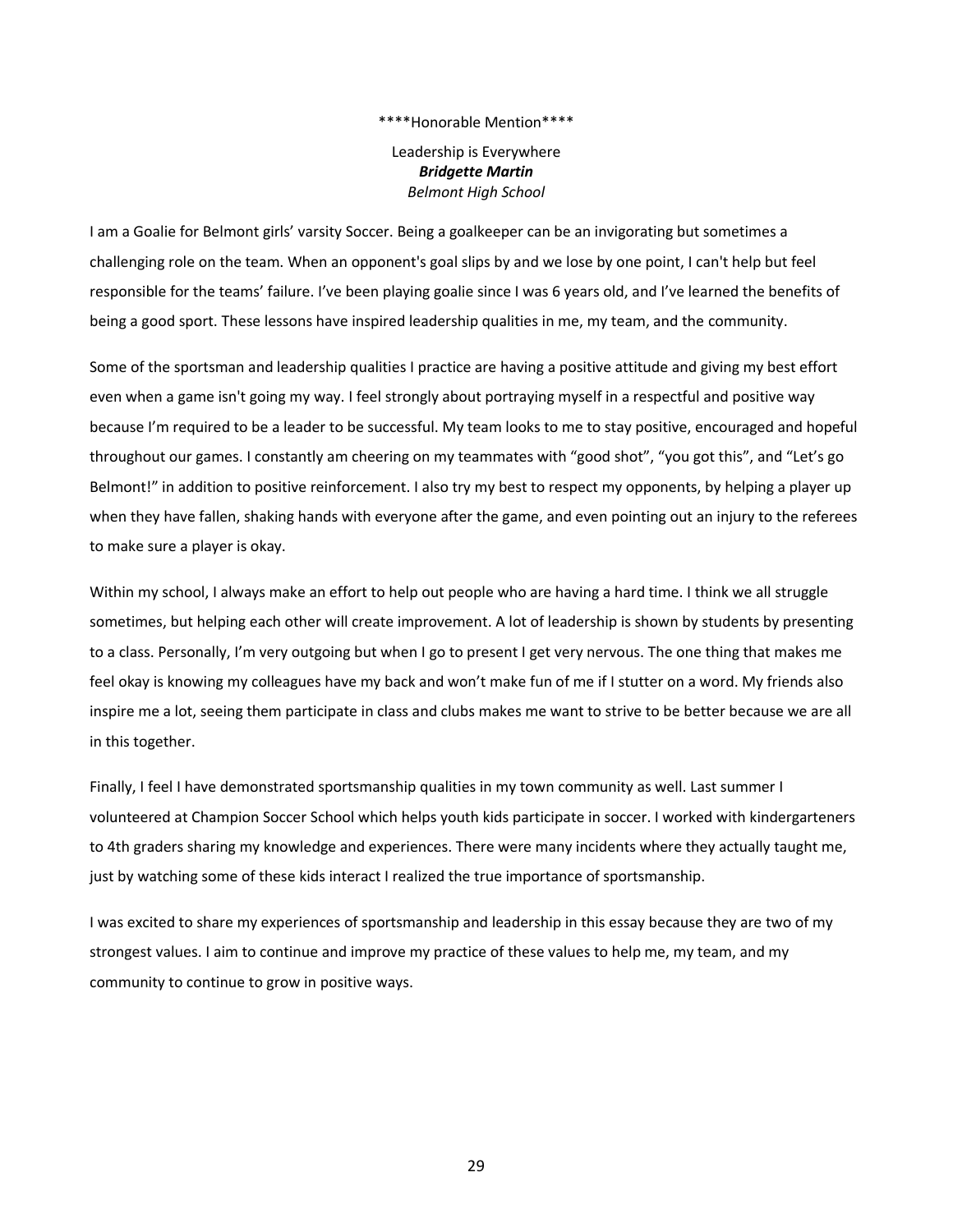## 19<sup>th</sup> Annual Student Sportsmanship Essay *Kyle Lancaster Dartmouth High School*

When I was twelve years old, I learned one of the most valuable lessons of my life. I had played baseball since the age of five and I absolutely loved it! I was pretty good at it, so that sometimes meant that the coaches and my teammates expected a lot out of me. In my final year of little league, I hit a bit of a hitting slump. I believe that part of the reason for this slump was because of the pressure that I was putting on myself to live up to what I thought everyone's expectations were. These expectations included getting us to the championship and winning the big trophy for the team. At the time I felt that this was my responsibility. In most games I would go up to the plate with one goal in mind…to hit a home run! The harder I tried to do that, the more I would strike out. In a game that I felt like we needed to win and that I needed to prove myself to the team, I struck out THREE times! I was beyond frustrated – so frustrated that on the third strikeout I decided to give the umpire some of my "words of frustration". My disrespect caused me to be ejected from the game. I left the field both embarrassed and upset at what I had done. When I got home that night, I honestly thought my baseball career was over. At that moment I never wanted to step foot on a baseball field again. After I cooled off a bit and thought about how I acted and realized how much I loved the game and team feel, I asked my parents to drive me to the field, so I could speak to the umpire. I saw him standing in the parking lot when we pulled up and I approached him. I apologized and shook his hand. I also told him that I embarrassed my parents, my team and my coaches and I promised him that he would NEVER see that again from me. He paused for a moment, smiled, shook my hand back and said something to me that I will never forget. He said, "You are a man…You made a mistake, you owned it. You are going to grow up and be a leader of lots of baseball teams".

I am seventeen years old (one month from eighteen) and I still have such a love for the game. The lesson I learned from that moment five years ago is that individual stats and achievements are not what matters on a team. What matters most is being a part of the team, contributing where you can to help your team, picking up your teammates when they are struggling and always supporting others. I was selfish that day. I have been told that I am a leader and that feels much better! I may not always be the fastest or the most powerful on my summer ball team or my high school team, but that fateful day five years ago taught me that leadership is not about being the biggest or the best. Its about being a role model, having a positive attitude and good sportsmanship, being respectful to others and most importantly, owning up to and learning from your mistakes. I work hard daily to carry these qualities with me both in my school community and on the field as well.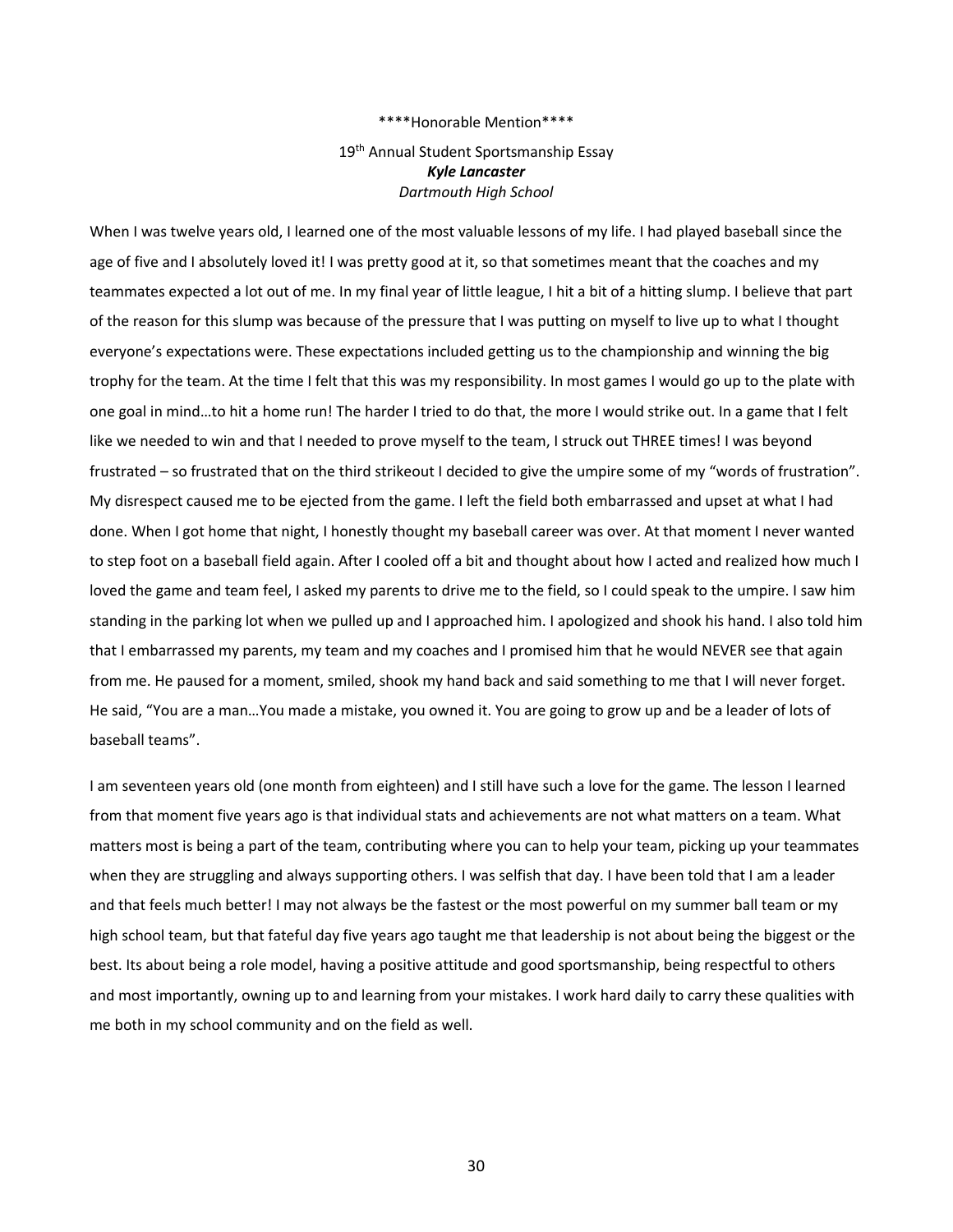

## **MIAA Student Sportsmanship Essay/Multimedia Contest History**

- What Does Sportsmanship Mean to Me?
- What Does Sportsmanship Mean to Me?
- The Role of Parents in Sportsmanship
- The Role of the Media in Promoting Sportsmanship
- The Role of the Coach in Promoting Sportsmanship
- What is My Role in Promoting Sportsmanship?
- What Does Sportsmanship Mean to Me?
- The Role of the Fan in Promoting Sportsmanship
- How Do Your Choices Impact Sportsmanship?
- The Role of Athletics in Deterring Bullying and Encouraging Respect
- 2011 How Can Student-Athletes Make a Difference in the Community?
- How Do the Values of Educational Athletics Build Your Future?
- When You Need it the Most…You Feel Like it the Least: What is your Sportsmanship Moment?
- Social Media and Sportsmanship: How do they work together?
- Paying forward…How an act of Sportsmanship made a difference in your life
- What word best defines sportsmanship, what it means to you, and the role it plays in high school athletics?
- The Authentic Athlete: How can you support teammates to be their best; while being true to yourself?
- How do I model sportsmanship and how will it support my future success in today's world?
- 2019 Describe how sportsmanship inspires leadership in you, our team, and your school community.